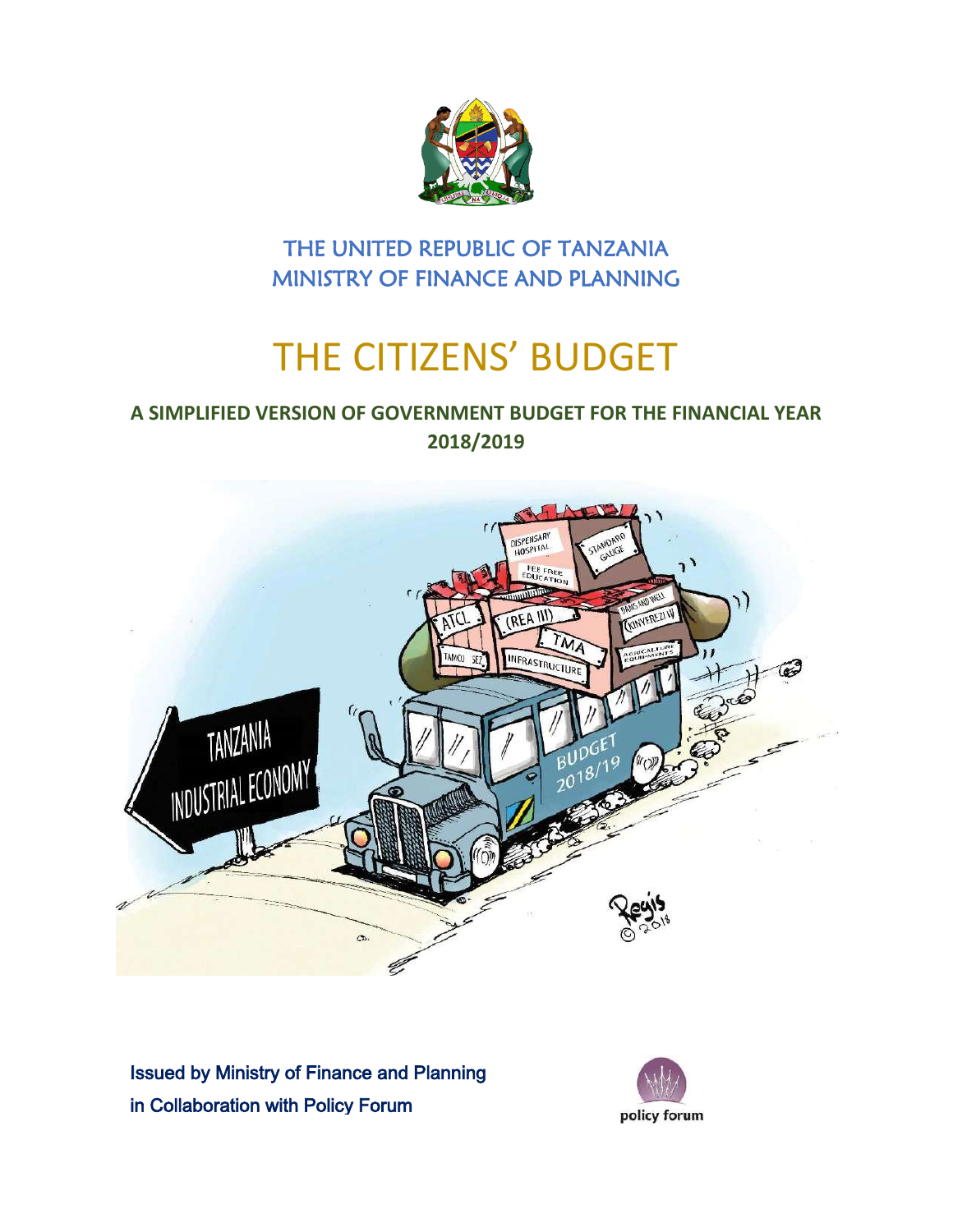### **1. INTRODUCTION**

**Citizens' Budget** is a version prepared each financial year to provide basic information for the Government budget to citizens in a simplified language. The Government has been publishing this version of the budget since financial year 2010/11 aimed at informing citizens of plans and budgets of the Government for the relevant financial year. Also giving them an opportunity to participate in the implementation of planning and budgeting of the Government. The structure of Citizens Budget for financial year 2018/19 starts with an introduction that includes the general budget concept, budget process and budget goals. Other parts include: Budget priorities for financial year 2018/19; Measures and guiding policies to facilitate the 2018/19 budget; Reforms in tax system, fees and fines; How the Government expects to get revenue; and How the Government expects to spend public monies.

**What is the Government Budget**? It is a Government plan that explains how revenue will be collected and how the Government will spend that revenue for one year. Budget is used by the Government as a tool for translating its policies and identifying the allocation of existing resources and how will be used to implement national policies and priorities for the relevant year. The Government Budget is prepared and presented to the Parliament for discussion and approval based on the requirements of the Constitution of the United Republic of Tanzania of 1977 and the Budget Act, 2015.

**Government Budget Process**: The budget preparation starts with the Government issuing the Plan and Budget Guidelines that provide budget priorities and instructions for budget preparation for the relevant year. Then, Government receives and consolidates various expenditure requirements from Ministries, Independent Departments and Agencies,

Regions and Local Government Authorities that are in line with the expected revenue to be collected. After preparation, the budget is submitted to the various stages for approval, including the Cabinet and thereafter to the Parliament. Upon approval, the budget is implemented followed by monitoring that is parallel to revenue and expenditure reporting to ensure that public monies are spent effectively. Generally, the budget process has four main stages: *Preparation, Approval, Implementation and Monitoring.*

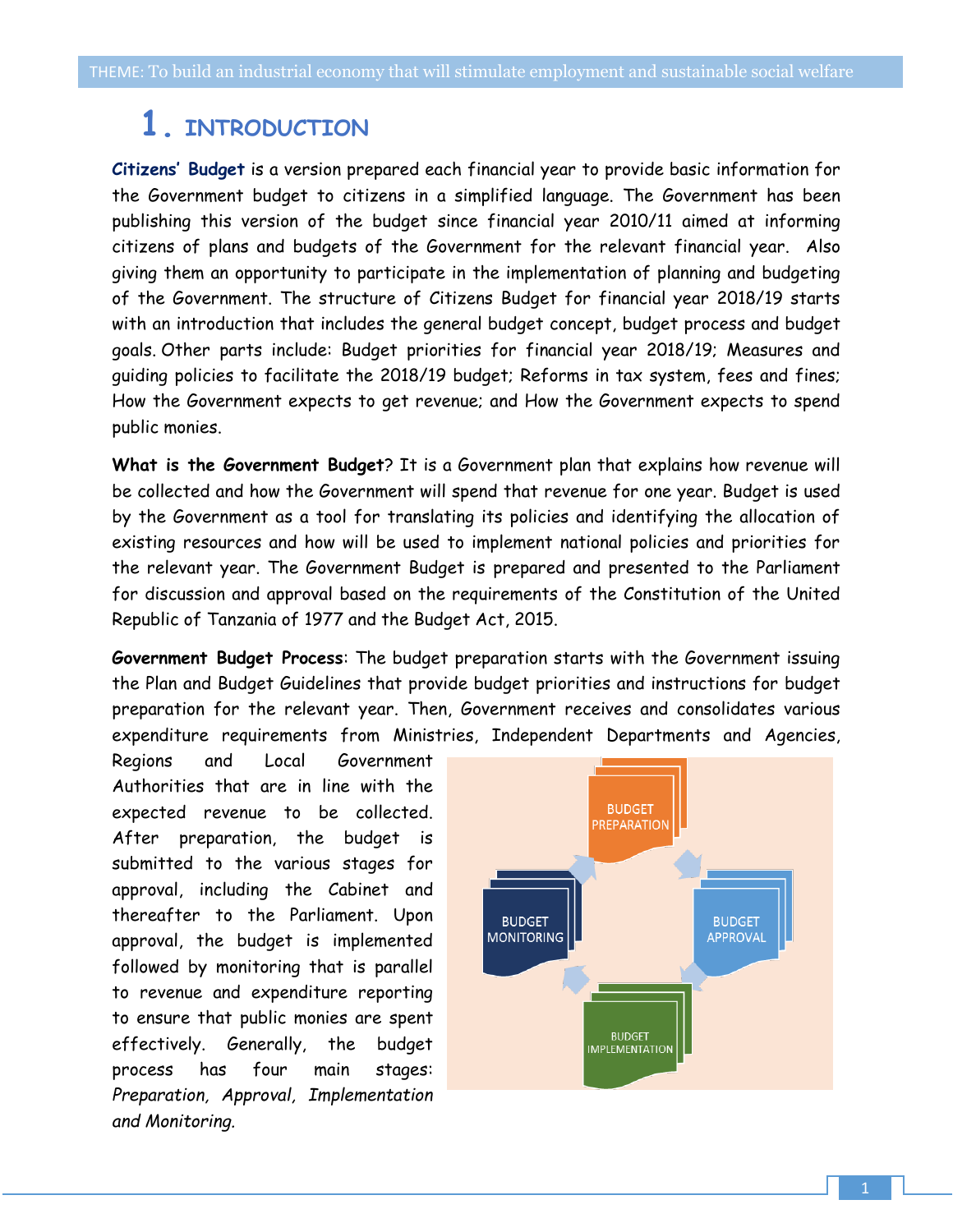**Government Budget Goals for the Financial Year 2018/19**: The main goals for 2018/19 budget are poverty alleviation and transforming Tanzania into an industrial economy leading to Middle Income Country. These goals are aligned with: Tanzania Development Vision 2025, National Five Years Development Plan (2016/17 – 2020/21), the African Agenda (2063), the Sustainable Development Goals (2030) and the CCM Manifesto (2015 – 2020). Therefore, the theme of the 2018/19 Budget is "*to build an industrial economy that will stimulate employment and sustainable social welfare".*

## **2. PRIORITY AREAS FOR THE FINANCIAL YEAR 2018/19**

In implementing Annual Development Plan for financial year 2018/19, The Government Budget has put more emphasis on implementation of flagship projects, interventions for fostering human development and creates conducive environment for investment and business. Therefore, the key priority areas are as follows:

#### **a) Agriculture**

The majority of Tanzanians depend on agriculture sector for food and commercial crops, income generation and supply of raw materials for industries. The financial year 2018/19 budget focuses on:

- i. Improving irrigation infrastructure, warehouses and markets and strengthening supply of agricultural inputs and implements.
- ii. Improving extension services, researches and dissemination of findings to the people.
- iii. Developing livestock and fisheries subsector.

#### **b) Industries**

The budget aims at improving business environment for attracting private sector investment particularly textile, leather, meat, fish, edible oil, medicine and medical equipment, food and animal feeds as well as in mining sector.

#### **c) Social Services**

The Budget focuses on improving Social Services in the following areas:

- **Water**
	- i. To increase availability and supply of clean and safe water particularly in villages, and removal of sewage water from residential areas.
- ii. Drilling of boreholes in dry areas and construction of strategic dams.

#### **Education**

Providing Fee Free Basic Education (for primary and ordinary secondary education), increasing the number of experts in rare professionals in area of minerals, oil and gas, specialist doctors and provision of loans to Higher education students.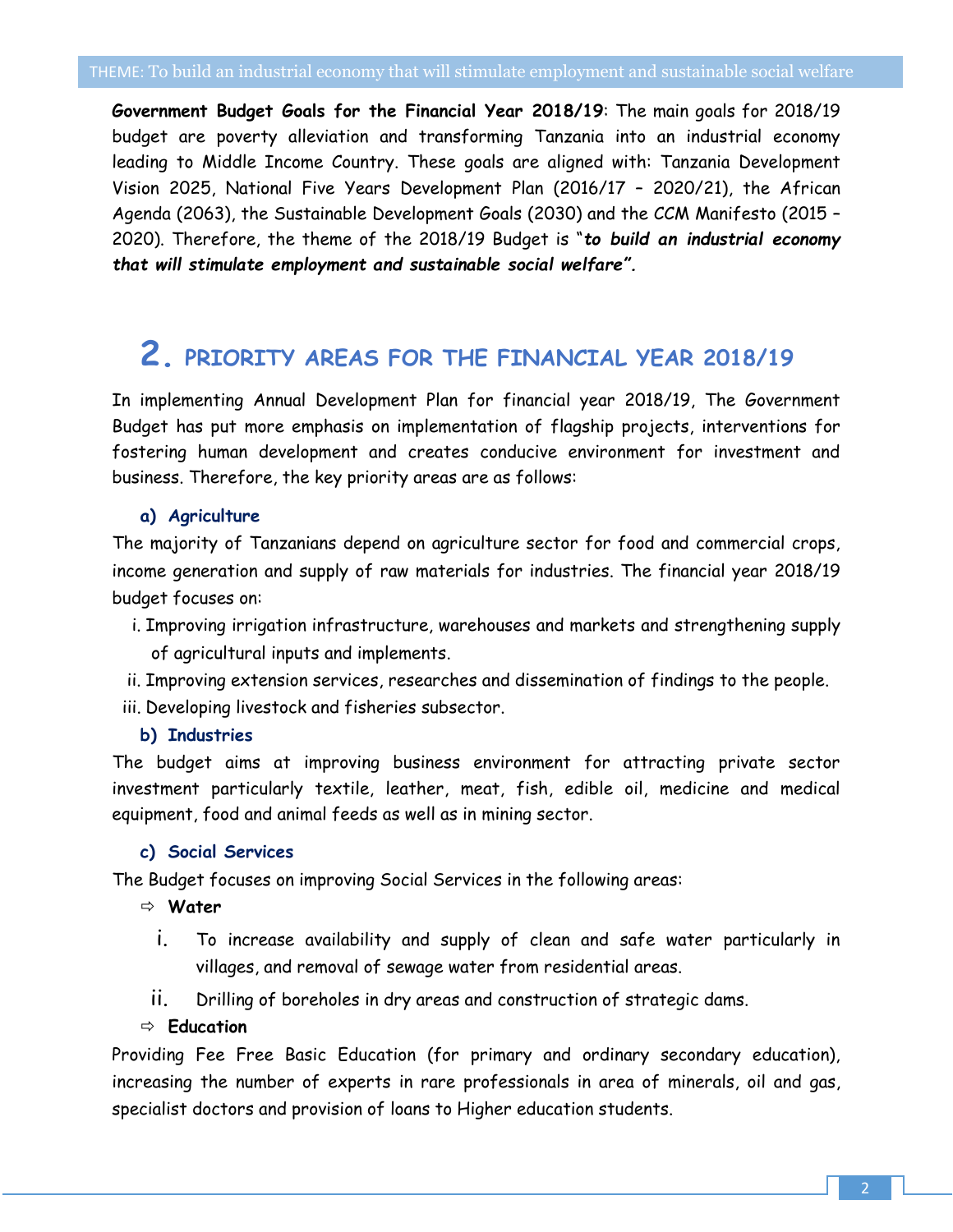#### **Health**

- i. Provision and supply of medicines, medical equipment and reagents, improving provision of health services in dispensaries, Health centers and referral hospitals;
- ii. Increasing allocation of fund to Local Governments development projects which are implemented in health sector.
- iii. Improving availability and accessibility of balanced diet to mother and children in order reduce stunting.
- iv. Care provision to special needs' groups (women, children, persons with disability and the elderly).
- **d) Supportive Infrastructures:** Construction and maintenance of supportive infrastructures in the area of: Power generation; Construction of standard gauge new central railway line; Construction of regional and rural roads network; and Improving marine and air transport.

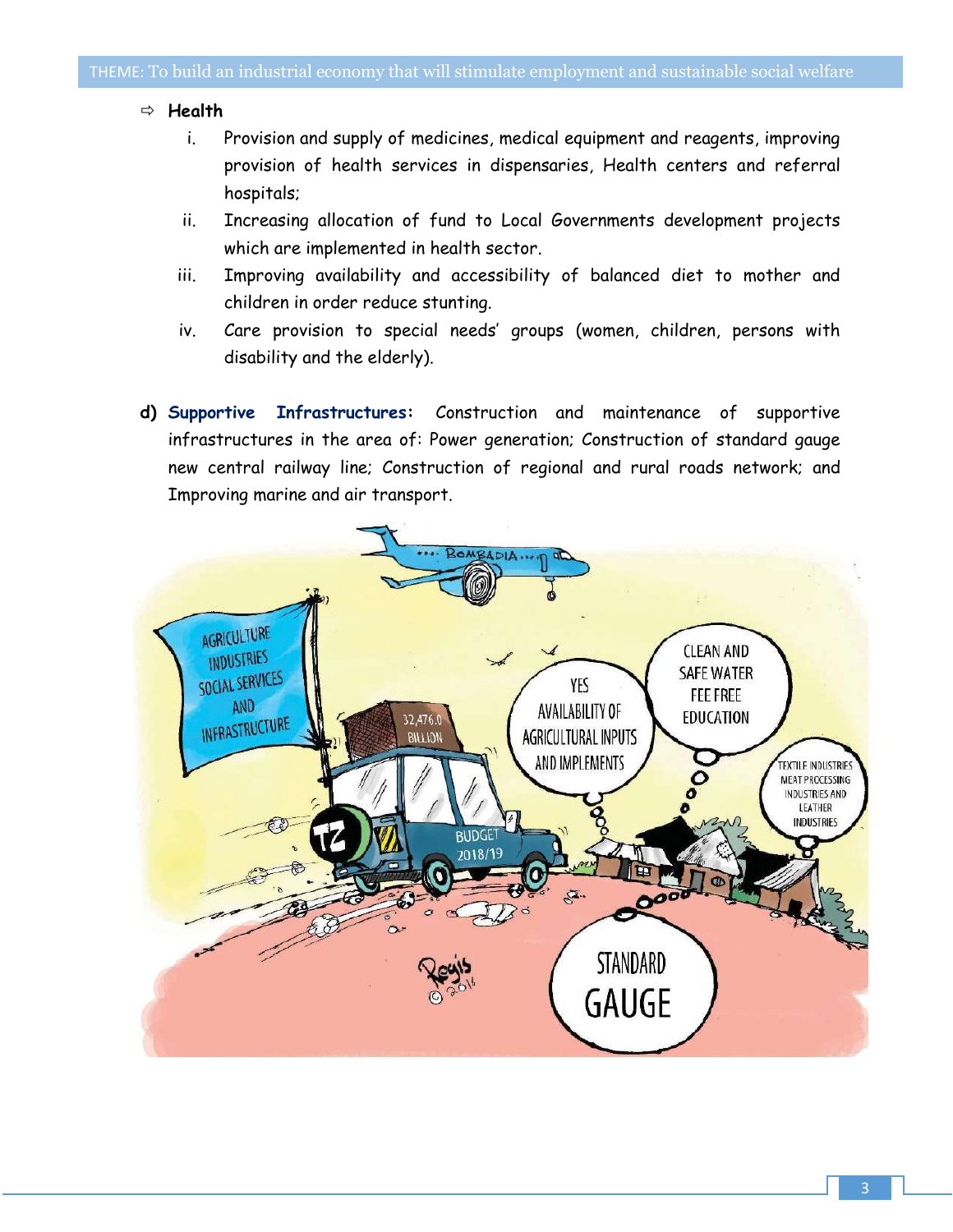### **3. MEASURES AND GUIDING POLICIES FOR THE FINANCIAL YEAR 2018/19**

#### **The 2018/19 budget aims at attaining the following macroeconomic targets;**

- a. Attain GDP growth of 7.2 percent in 2018 compared to 7.1 percent in 2017;
- b. Continue to contain inflation rate at a single digit;
- c. Projection of Domestic revenue at 15.8 percent of GDP in 2018/19.
- d. The budget deficit to be 3.2 percent of GDP in 2018/19; and
- e. Official Foreign Reserve sufficient to pay for four months of imports.

In order to achieve the stated macroeconomic targets, the following assumptions are expected to be observed and maintained;

- a. Peace, unity and political stability within and across the region;
- b. Stability and sustainability in macroeconomic and social economic gains;
- c. Stability in global economy;
- d. Stability in the world market oil prices;
- e. Favorable weather condition in a country and neighboring countries;
- f. Favorable relations with neighbors, region and international; and
- g. Supportive laws and regulations for investors.

#### **Policy and Strategies to Increase Revenue**

The 2018/19 budget will focus on the following administrative measures that will simplify and increase domestic revenue collection;

- a. Introduction of Treasury Single Account for collection and payment of Government fund aiming at reducing operation costs and ensure effective control and management of public funds;
- b. Deposit of all fees and levies imposed on sale of agriculture produce by Crop Boards into the Consolidated Fund to ensure effective management of revenues ;
- c. Strengthening management of exiting sources by intensifying the use of electronic collection system;
- d. Widening tax base by formalization of the informal sector;
- e. Creating conducive environment to attract business and investment including: Improvement of supportive infrastructure, Tax incentives, Policy stability and predictability, Land accessibility and, Well structured legal and regulatory frameworks.
- f. Strengthen cooperation with Development Partners.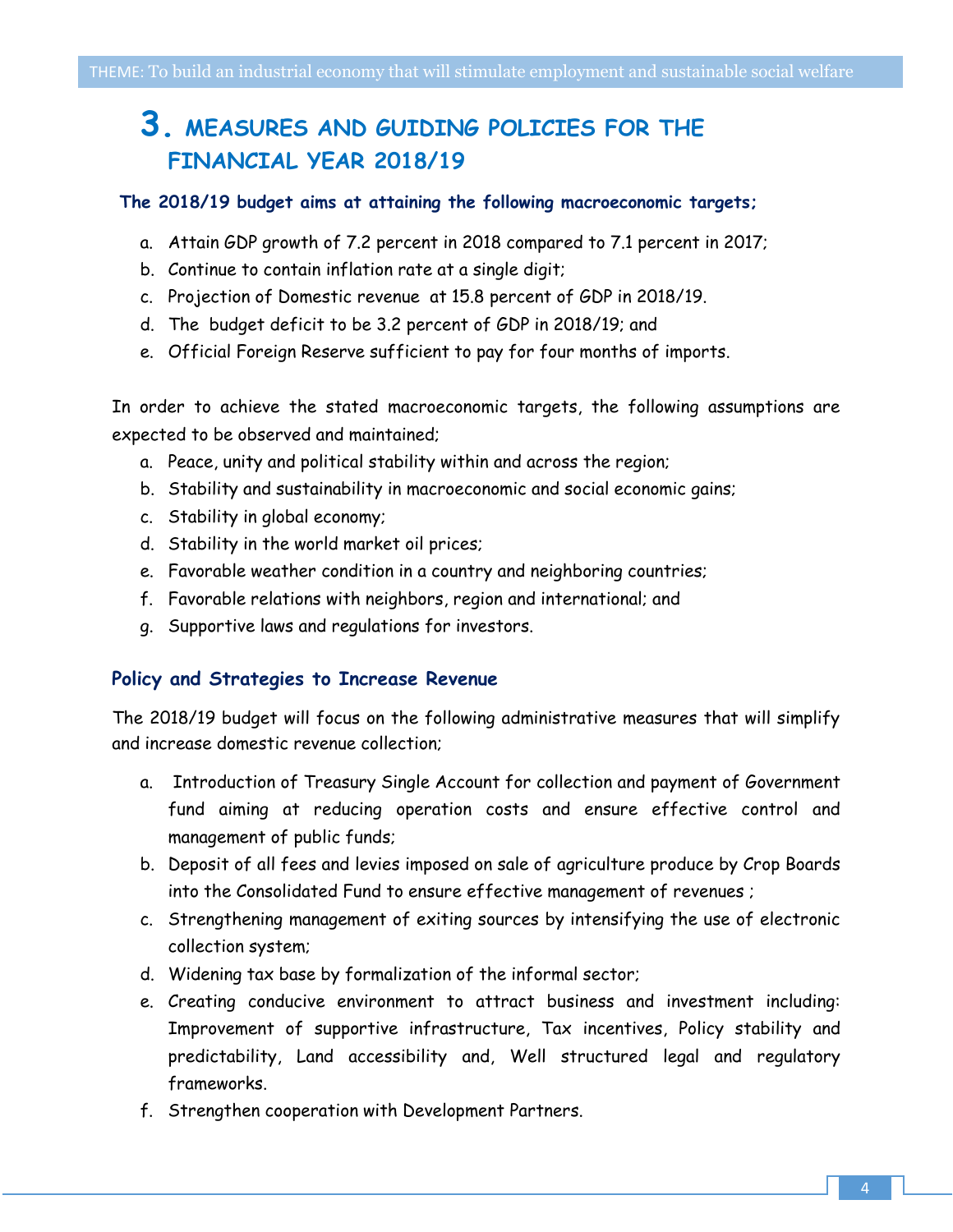

#### **Policy and Measures on Expenditure Management**

Expenditure policies for financial year 2018/19 budget will include:

- a. Ensuring that budget deficit does not exceed 3.2 percent of GDP;
- b. Allocation of funds to priority and productivity areas in order to: Stimulate growth in agriculture and industries, Widen employment creation opportunities, Improve economic infrastructure and; Strengthen provision of quality social services.
- c. Ensuring discipline in expending public fund and continue to reduce unnecessary expenditure; and
- d. Control accumulation of arrears.

In implementing the said policies; the following measures will be instituted;

- a. Pursuing legal, administrative and disciplinary actions to those contravening laws and regulations governing their institutions;
- b. Accounting Officers award contracts only after approval of funds by Paymaster General;
- c. Paying verified arrears promptly;
- d. Public procurement realizes Value for Money;
- e. Strengthen monitoring of public fund expenditure as planned.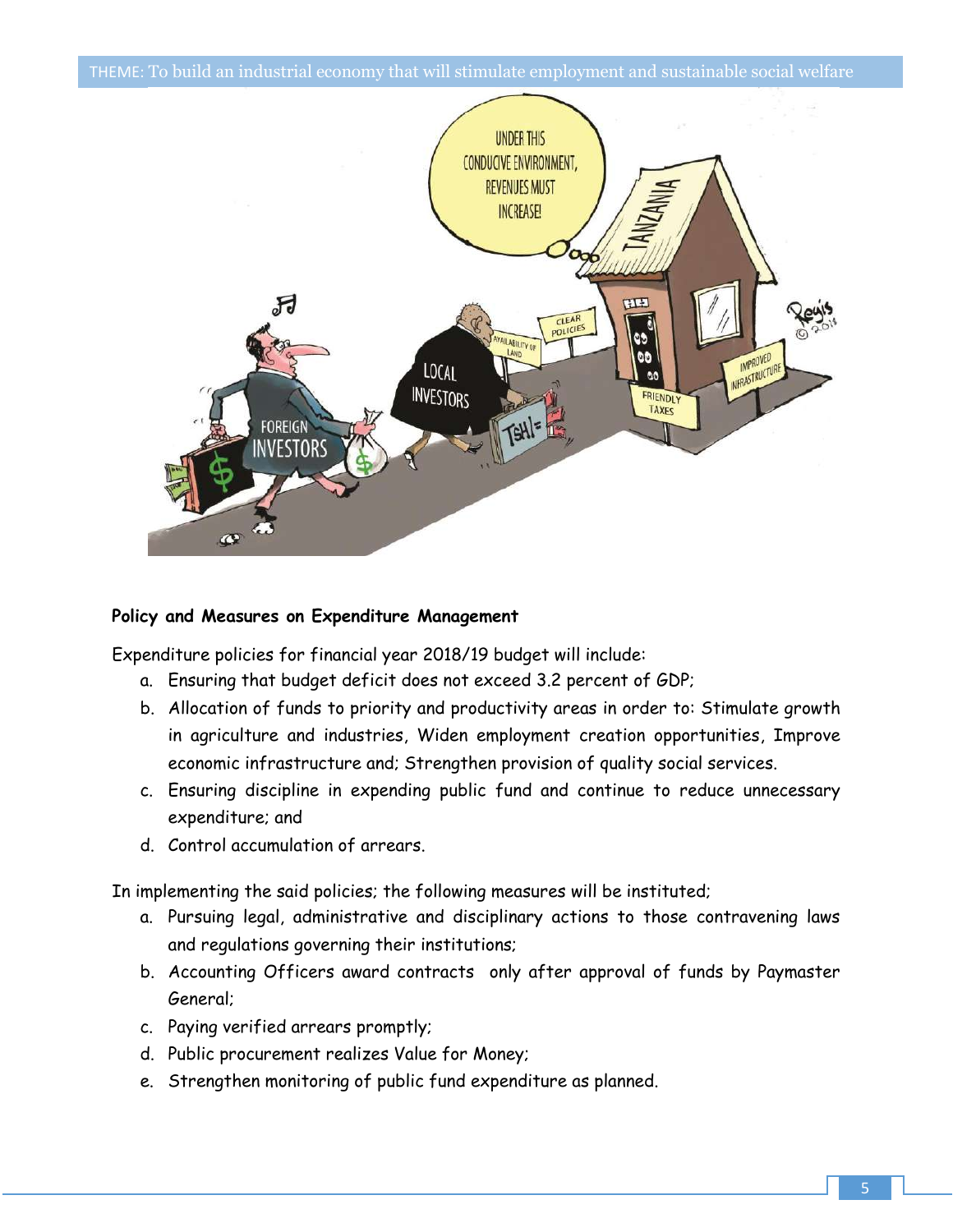### **4. REFORM OF THE TAX STRUCTURE, FEE AND OTHER LEVIES**

In the financial year 2018/19 the Government has undertaken reforms in the tax structure including amendment of tax rates, levies and fees imposed under various laws with intent to increase Government revenue, promote employment and accelerate economic growth particularly, in industries. Reforms will consider the following major tax laws:

- **a) Amendment of the Value Added Tax (VAT) Act, CAP 148 by:** 
	- i. Exempting VAT on the following items:
		- **Packaging materials** produced specifically for use by local manufacturers of pharmaceutical products aimed at reducing production costs and protecting local pharmaceutical industries;
		- Imported animal and poultry **feed concentrates/additives** to reduce cost incurred by livestock keepers and encourage good livestock husbandry;
		- **Sanitary Pads** in order to make them easily available and at affordable prices with a view of promoting hygiene of women and girls particularly in schools and rural areas.
	- ii. **Granting Powers** to the Minister responsible for Finance to exempt VAT:
		- $\Rightarrow$  On the Government projects funded by non- concessional loans to hasten implementation of Government projects.
		- $\Rightarrow$  Agreement signed between the Government and Financial Institutions or Banks that represents other Government and has been granted Powers of Attorney by the respective Government to execute the said agreements aimed to oversee timely implementation of the projects funded by Development Partners.

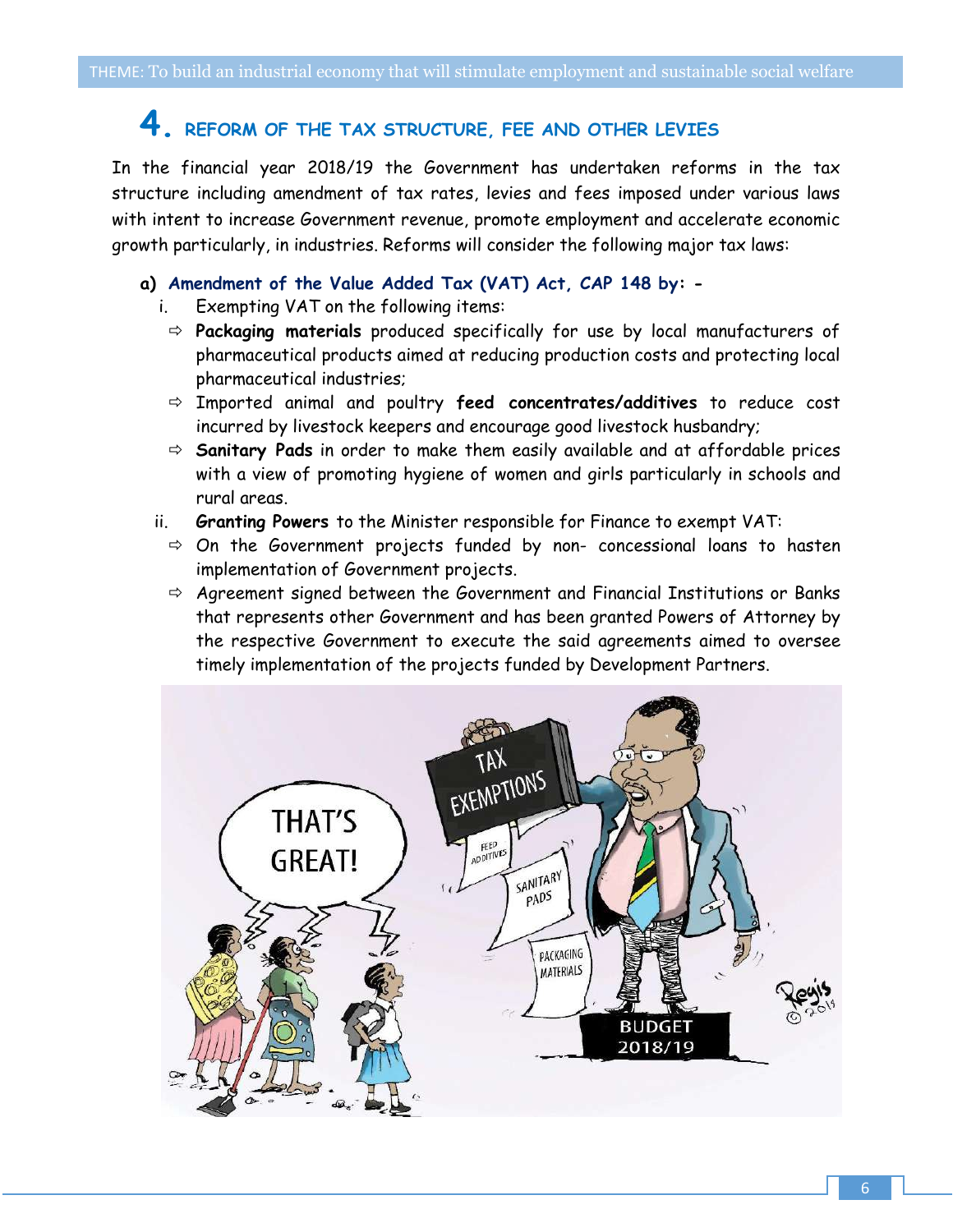#### **b) Amendment in the Income Tax Act, CAP 332 by: -**

- $\Rightarrow$  Reducing the Corporate Income Tax rate from 30 to 20 percent for a period of five years new Investors in the Pharmaceutical and Leather industries starting from the financial year 2018/19 in order to promote investment in this sector;
- **Granting powers** to the Minister for Finance to exempt taxes on Government projects financed by the non-concessional loans in order to ensure timely implementataion of projects;
- $\Rightarrow$  Introducing Withholding Tax exemption on interest paid on Loans issued by Banks and Financial Institutions to finance Government projects.
- **c) Amendment in the Excise Tax Act, CAP 147 by: -**
	- **Retaining the current** excise duty rates imposed on **locally produced** nonpetroleum products to promote industrial economy. The product include: Soft drinks; drinking water; fruit juices; local unmalted cereals beers; energy drinks and non-alcoholic beverages; wine produced with domestic grapes; locally produced spirits; Cigarettes with and without filter tip produced using local tobacco;
	- **Increase** excise duty rates for **imported** non-petroleum products such as: Imported water (from Shs 61 to Shs 64.05 per liter); Fruit juices (from Shs 221 to Shs 232 per liter); Beers (from Shs 765 to Shs 803.25 per liter); Nonalcoholic beers (from Shs 561 to Shs 589.05 per liter); Wines produced with more than 25 percent imported grapes (from Shs 2,349 to Shs 2,466 per liter); Spirits (from 3,481 to Shs 3,655.05 per liter); Cigarettes (from Shs 53,235 to Shs 55,896.75 per thousand from cigarettes); and Cut rag or cut filler (from Shs 26,888 to Shs 28,232.4 per Kg;
	- **Introducing** excise duty of Shs 200 per liter on wine produced with domestic fruits other than grapes with contents of at least 75 percent.
	- $\Rightarrow$  Introducing **Electronic Tax Stamp** to replace the paper Tax Stamp system to enable the Government to obtain accurate data on production inorder to facilitate national planning.
- **d) Amendment in the Local Government Finance Act, CAP 290 by: -**
	- **Granting powers** to the Minister responsible for Local Government to direct the Local Authorities to set aside 10 percent of all monies collected from their **own sources** of revenue for the purpose of funding registered Women groups (4 percent), Youth groups (4 percent) and persons with disability (2 percent).
	- $\Rightarrow$  Necessitating companies or institutions to pay Service Levy and Produce Cess.
- **e) The Tax Administration Act, CAP 438;** Introduction of Tax Amnesty of 100 percent on **Interest and Penalties** on Tax Arrears for period of six months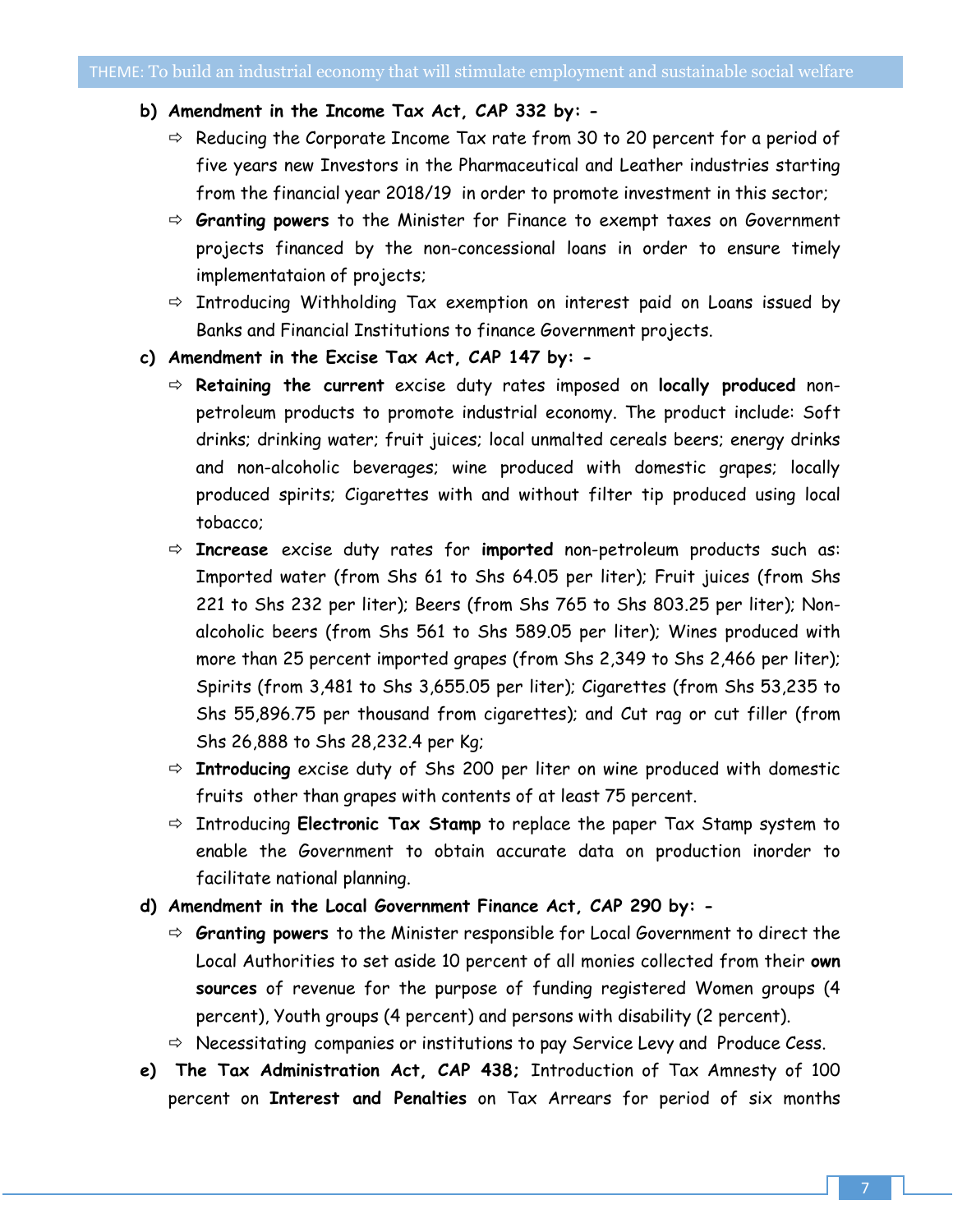starting from  $1^{st}$  July 2018 up to  $31^{st}$  December 2018 to enable the Government to collect the outstanding Principal amount.

- f) Amendment of the following Laws: **The Local Government Finance Act, CAP 290; The Public Finance Act, CAP 348; and The Bank of Tanzania Act, CAP 197:** to introduce a Treasury Single Account (TSA) to be used for Collection and Payment of Government monies to improve management of public funds.
- g) **Amendment to the laws governing Crops Boards Operations** to ensure that all produce collected by their respective Boards are deposited in the Consolideted Fund inorder to ensure that revenue proceeds from agriculture produces are well managed and spent on intended activities.
- **h) Amendments of Various Fees and Levies Imposed by Ministries, Independent Departments and Regions;** so as to rationalize with the current level of economic growth by:-
	- Exempt **Land Rent** to all Government Institutions which provide services;
	- Abolishing **levies and fees** imposed on **salt** sub-sector to reduce cost of production and encourage investor; and
	- $\Rightarrow$  Adjusting fees and Levies imposed by OSHA.
- **i) Amendment in the East Africa Community Customs Management Act, 2004; The Gaming Act, CAP 41;** including minor amendments on various Tax Laws, aimed at smoothing the implementation of the Government Budget for the financial year 2018/19 as planned.

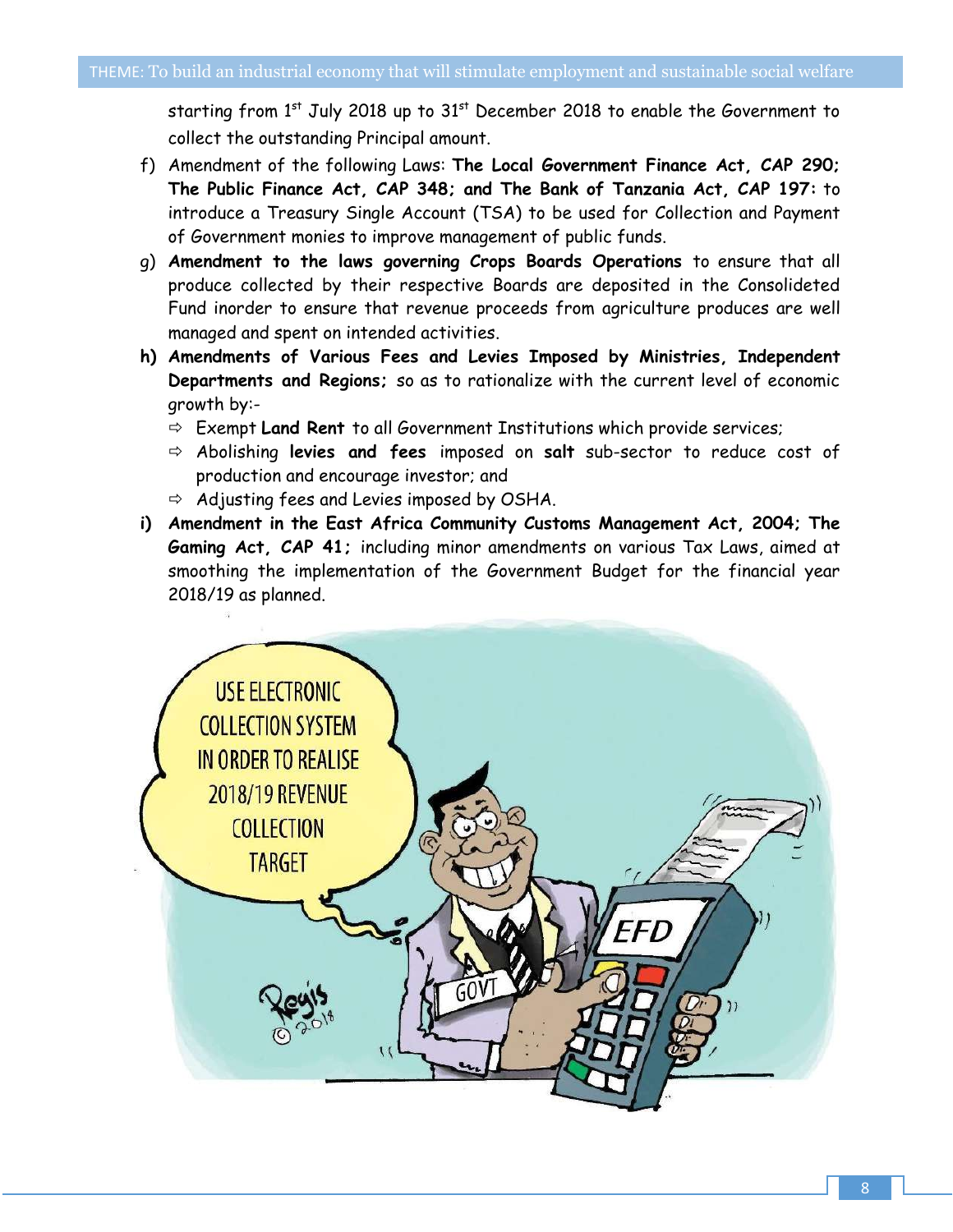## **5. HOW DOES THE GOVERNMENT RAISE REVENUE**

The Government collects money from different sources of revenue which are *Domestic Revenue, Grants and Loans*. In the financial year 2018/19, the Government expects to collect a total of **shillings 32,476.0 billion** to finance budget. Sources of fund are as follows:-

- a. **Domestic Revenue** amounting to **shillings 20,894.6 billion** of which:
	- i. *Shillings 18,000.2 billion* is from Taxes including Income Tax (salaries, individual income and companies); VAT and excise duty (the purchase of goods and services); and Customs and Export duty (from import and export respectively);
	- ii. *Shillings 2,158.8 billion* from non- tax revenue including: fines, fees, levies, sale of tender documents; and
	- iii. *Shillings 735.6 billion* from LGAs own source revenue.
- b. **Grants and concessional Loans** amounting to *shillings 2,676.6 billion,* of which shillings 545.8 comes from General Budget Support, shillings 2,005.0 billion is from Grants and Projects Loans and shillings 125.9 billion from Basket Loans and Grants.
- c. **Domestic and External non-concessional borrowing** amounting to **shillings 8,904.7 billion** of which: *shillings 3,111.0 billion* comes from External Loans and *shillings 5,793.7 bilion* is from Domestic Loans.

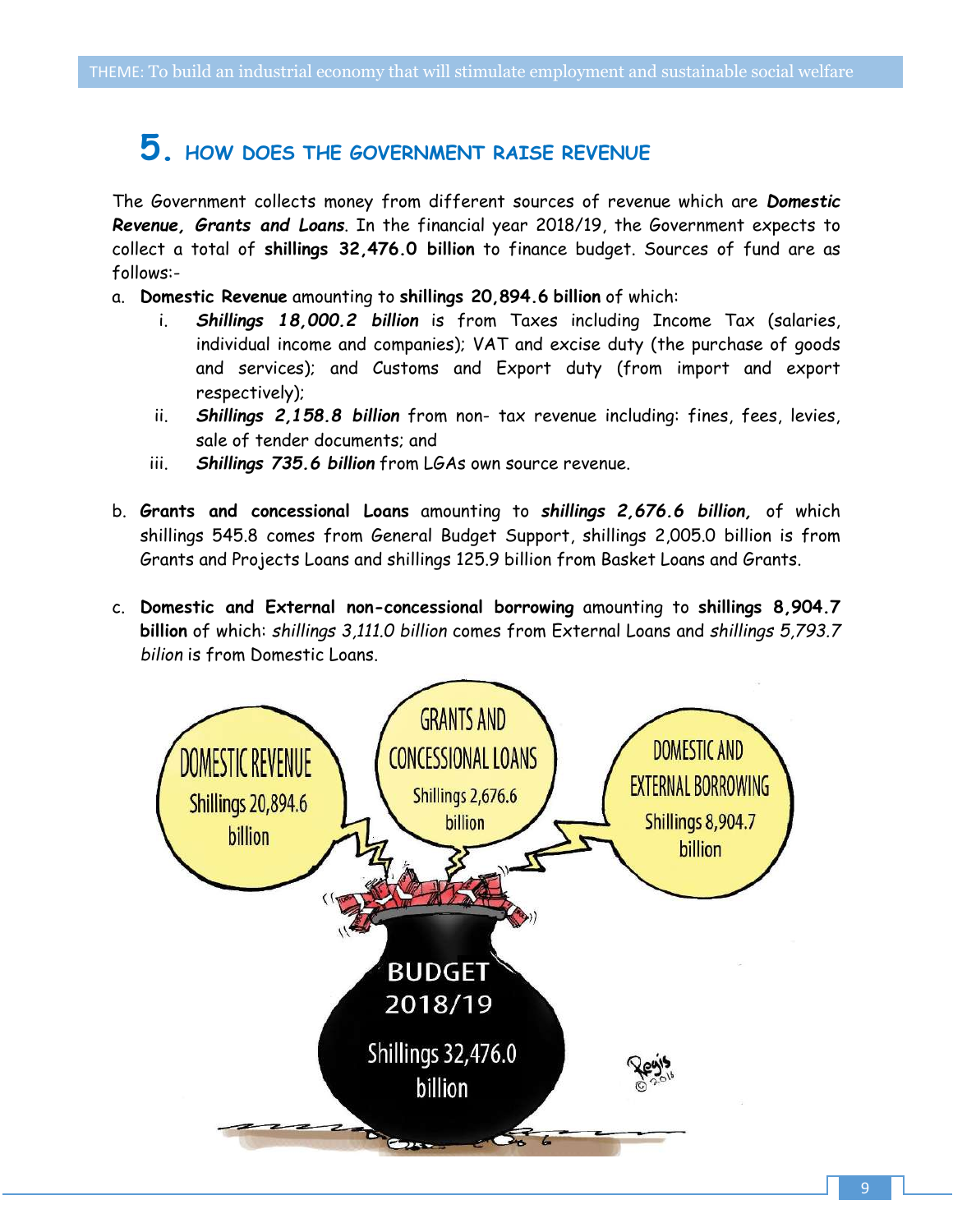### **6. HOW DOES THE GOVERNMENT INTEND TO SPEND MONEY**

In the financial year 2018/19, the Government intends to spend **shillings 32,476.0 billion** on its planned activities covering two major components:

- **a.** *Shillings 20,468.7 billion* equals to 63 percent of the total budget is *Recurrent Expenditure* to fund Government operational activities, of which *shillings 7,410.0 billion* is for Salaries; *shillings 10,004.5 billion is* for servicing Government Debts and Government contributions to Social Security Funds; and *shillings 3,054.2 billion*  is for other office operations and social service.
- **b.** *Shillings 12,007.3 billion* equals to 37 percent of the total budget is for **Development Expenditure**, of which *shillings 9,876.4 billion* is local funds and *shillings 2,130.9 billion* is foreign funds. Development expenditure finances development projects such as constructions of new central line railway (*standard gauge*), regional and rural roads network, improvent of marine and air transport, constructions of hospitals, schools, water infrastructures etc.



#### **Funds to be transferred to Local Government Authorities (LGAs)**

The Government is expecting to transfer a total of *shillings* **5,206.8** *billion* as grants to LGAs in financial year 2018/19, of which *shillings 4,133.1 billion* is for **Recurrent Expenditure** where by *shillings 3,942.7 billion* is for Personal Emoluments and *shillings*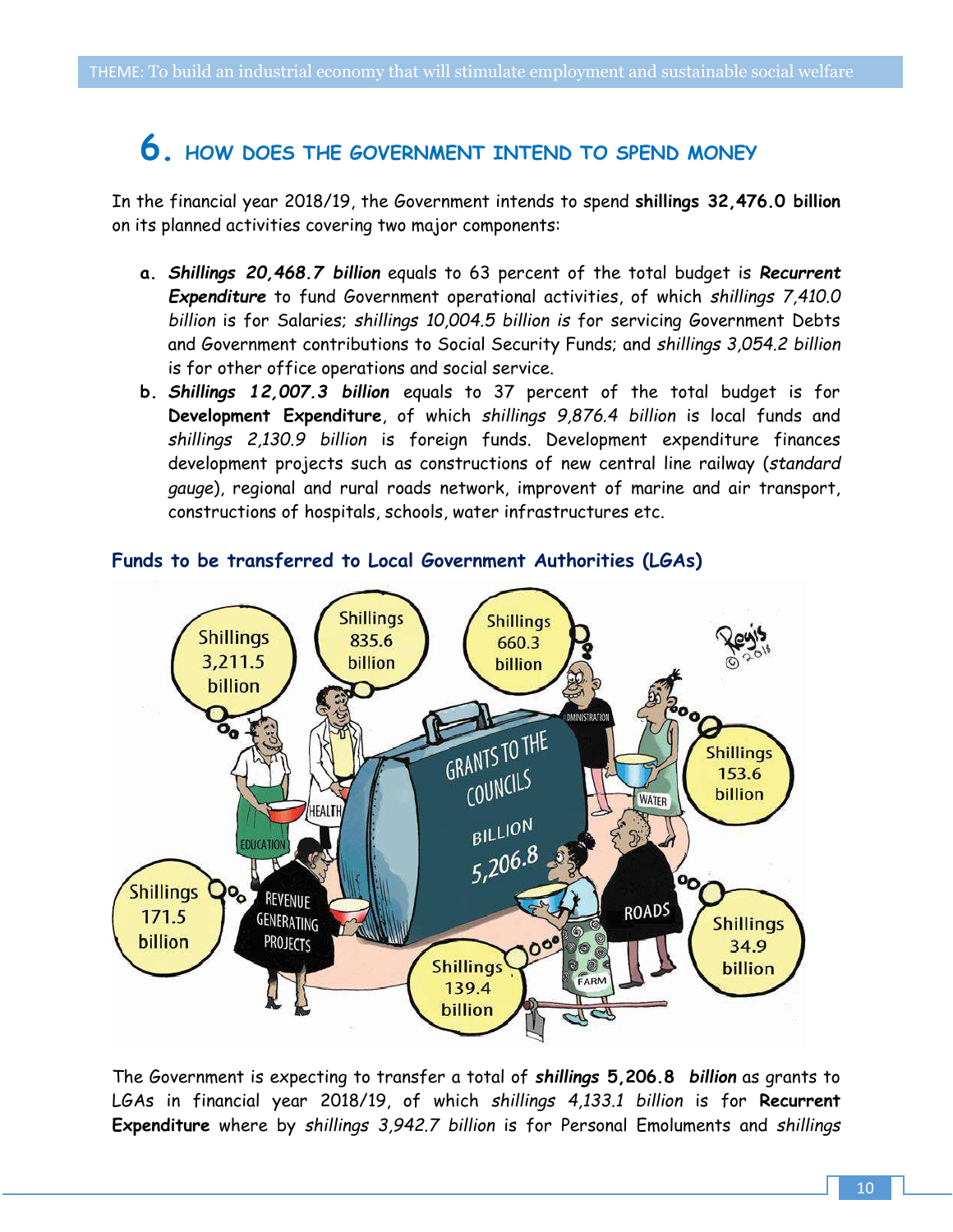*190.3 billion* is for Other Charges*; and shillings 1,073.9 billion* **is for Development Expenditure**. The followings are sector allocation of fund transferred to LGAs:

- $\Rightarrow$  Education sector shillings 3,211.5 billion;
- $\Rightarrow$  Health sector shillings 835.6 billion;
- $\Rightarrow$  Agriculture sector shillings 139.4 billion;
- $\Rightarrow$  Roads shillings 34.9 billion;
- $\Rightarrow$  Water sector shillings 153.6 billion;
- $\Rightarrow$  Administration shillings 660.3 billion; and
- $\Rightarrow$  Strategic Revenue generating projects for LGAs shillings 171.5 billion.

In addition, **shillings 735.5 billion** is expected to be collected as **Own Sources Revenue** and spent by LGAs of which *shillings 389.8 billion* is for Recurrent Expenditure and *shillings 345.7 billion* is for Development projects.

#### **Sector Plans and Expenditures for the Financial Year 2018/19 Countrywide**

Summarized plans and expenditures for programmes, projects and activities countrywide in some of the sectors are as follows:

### **Industry, Trade and Investment**

In the financial year 2018/19, the Government has allocated a total of **shillings 143.3 billion** for Industry, Trade and Investment. In order to fulfill the objective and strategiesTheeconomy, the Government plans to conduct and evaluate industrial production status, particularly to industries which utilize local raw materials from Agriculture, livestock and fishery products. Other activities are to revamp and improve sunflower, skin products, cotton and textiles sectors as well as pharmaceutical industries; and promote establishment of small scale and medium industries and small scale businesses. Among the major allocations in the sector includes:

- i. **Shilings 11.8 billion** for development of Small scale Industries Development Organization (SIDO) and connstructing industrial areas in Manyara, Mtwara, Dodoma, Kagera, Njombe, Katavi, Geita and Simiyu;
- ii. **Shilings 11 billion** for development of Textile Industrial Area at Kibaha (TAMCO Industrial Area) including construction of road network of the project area;
- iii. **Shilings 10 billion** for industrial research activities conducted at TIRDO, TEMDO and CAMARTEC institutions;
- iv. **Shilings 22.7 billion** for land compensations to Special Economic Zones (SEZs) in Tanga, Kigoma, Ruvuma and Manyoni as well as establishment of Kurasini trading Centre and Kigamboni Industrial Park;
- v. **Shilings 2 billion** for assembling plant for URSUS tractors-TAMCO Kibaha;
- vi. **Shilings 2 billion** for land compensation of Magadi Soda Project at Engaruka Basin;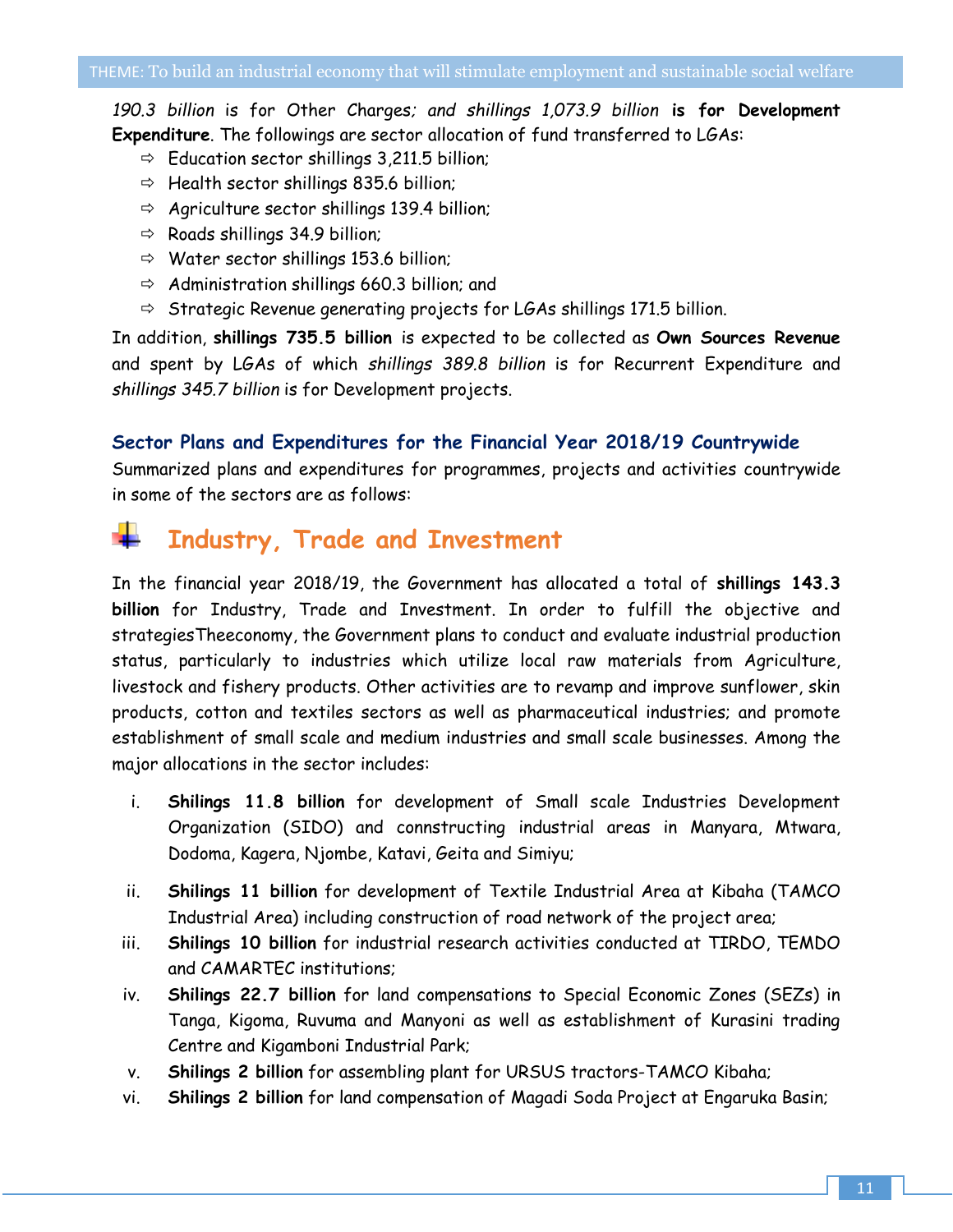- vii. **Shilings 10 billion** for developing Coal Mining Project at Mchuchuma and Chuma Liganga;
- viii. **Shilings 1 billion** for development of Industrial Clusters in Skins and hides industries in Dodoma; and
- ix. **Shilings 0.2 billion** for preparation of detailed feasibility report on reviving of General Tyre factory - Arusha.

### **Agriculture, Livestock and Fisheries**

The Agriculture, Livestock and Fisheries sectors have continued to be the leading sectors in generating employment opportunities especially in rural areas. In the financial year 2018/19, the Government has allocated a total of **Shillings 606.8 billion** for the sectors. Among the priority expenditure areas allocated funds are:

- i. **Shillings 156.9 billion** for reforms in agriculture, livestock and fisheries services in Regional Secretariats and Local Government Authorities;
- ii. **Shillings 40.8 billion** for strengthening of irrigation infrastructure including construction of Ngono Irrigation Scheme and Kalebe dam in Kagera Region;
- iii. **Shillings 15.0 billion** for the national food reserve to ensure sustainable food security in the country;
- iv. **Shillings 14.0 billion** for construction of modern agricultural produce warehouses;
- v. **Shillings 11.0 billion** for supply of agricultural inputs of which shillings 10.0 billion is for agricultural chemicals and shillings 1.0 billion is for production of seeds;
- vi. **Shillings 9.3 billion** for improvement of infrastructure and services necessary to increase production of paddy;
- vii. **Shillings 9.0 billion** for purchase of maize and other cereals through the Tanzania Cereal and Mixed Produce Board;
- viii. **Shillings 11.5 billion** for rehabilitation of the Market Intelligence Centre Offices, agricultural training and research institutes and training of Extension Officers;
- ix. **Shillings 4.8 billion** for the implementation of project to control and spread of **A** producflatoxin on cereals; and
- x. **Shillings 1.2 billion** for contribution on agricultural census to be carried out in the financial year 2018/19 countrywide.

## **Education**

In the Financial Year 2018/19 a total of **shillings 4,641.5 billion** has been allocated for education sector. Activities to be implemented include, among others: Implementation of Fee Free Basic Education; Implementation of education development projects through various programmes; and Improving teaching and learning environment through rehabilitation of education supportive infrastructure. Some key spending areas include:-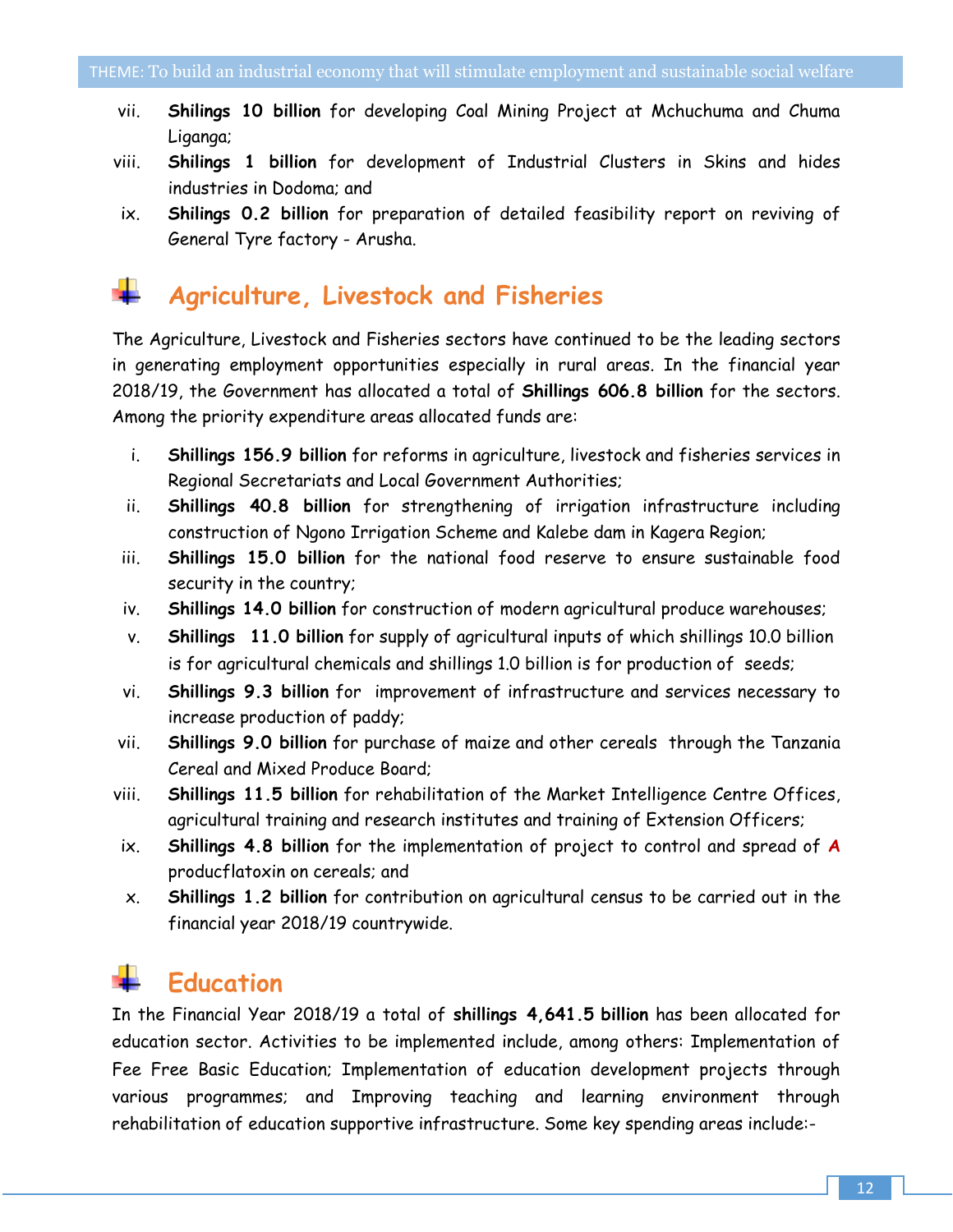- i. **Shillings 285.93 billion** for implementing Fee Free Basic Education countrywide;
- ii. **Shillings 114.1 billion** for facilitating National examinations in primary and secondary schools and in teachers' training colleges;
- iii. **Shillings 107.0 billion** for technical and vocational educational institutions for improving institutions' infrastructure in order to increase the quality of services offered;
- iv. **Shillings 65.3 billion** for improving public universities infrastructure in the country including rehabilitation, expansion and operation of the same;
- v. **Shillings 427.5 billion** for providing loans to higher education students;
- vi. **Shillings 142.20 billion** for development projects in education through various programmes;
- vii. **Shillings 26.51 billion** allocated for science, technology, innovation, research and development.

### **Health**

In the Financial Year 2018/19, the Government has allocated **Shillings 1,731.8 billion** for health sector in order to ensure better and quality health services countrywide. The Government plans to: Strengthen vaccination services for children; Improve health services for non communicable diseases; Prevent epidemic diseases; Strengthening maternal and child health services; Reduce new infection for malaria, TB and HIV/AIDS; Improve availability of medicines; Improve health services in health centers; and Increase availability of safe blood**.** Some key spending areas include:-

- i. **Shillings 22.9 billion** for internship allowances on Doctors of Medicine graduates under internship programme;
- ii. **Shillings 12.2 billion** for strengthen and improving health services infrastructure in identified needy areas including reducing maternal mortality rate;
- iii. **Shillings 11.2 billion** for maintenance of medical equipment;
- iv. **Shillings 34.4 billion** for strengthening of referral hospitals;
- v. **Shillings 240 billion** for purchasing of medicines, medical equipment and reagents;
- vi. **Shillings 14.5 billion** for purchasing specialized equipment for effective cancer diagnosis at Ocean Road Cancer Institute;
- vii. **Shillings 20 billion** to strengthen access to referral services at Muhimbili National Hospital;
- viii. **Shillings 23.8 billion** for supporting daily operations of regional hospitals; and
- ix. **Shillings 33.0 billion** for controlling communicable diseases.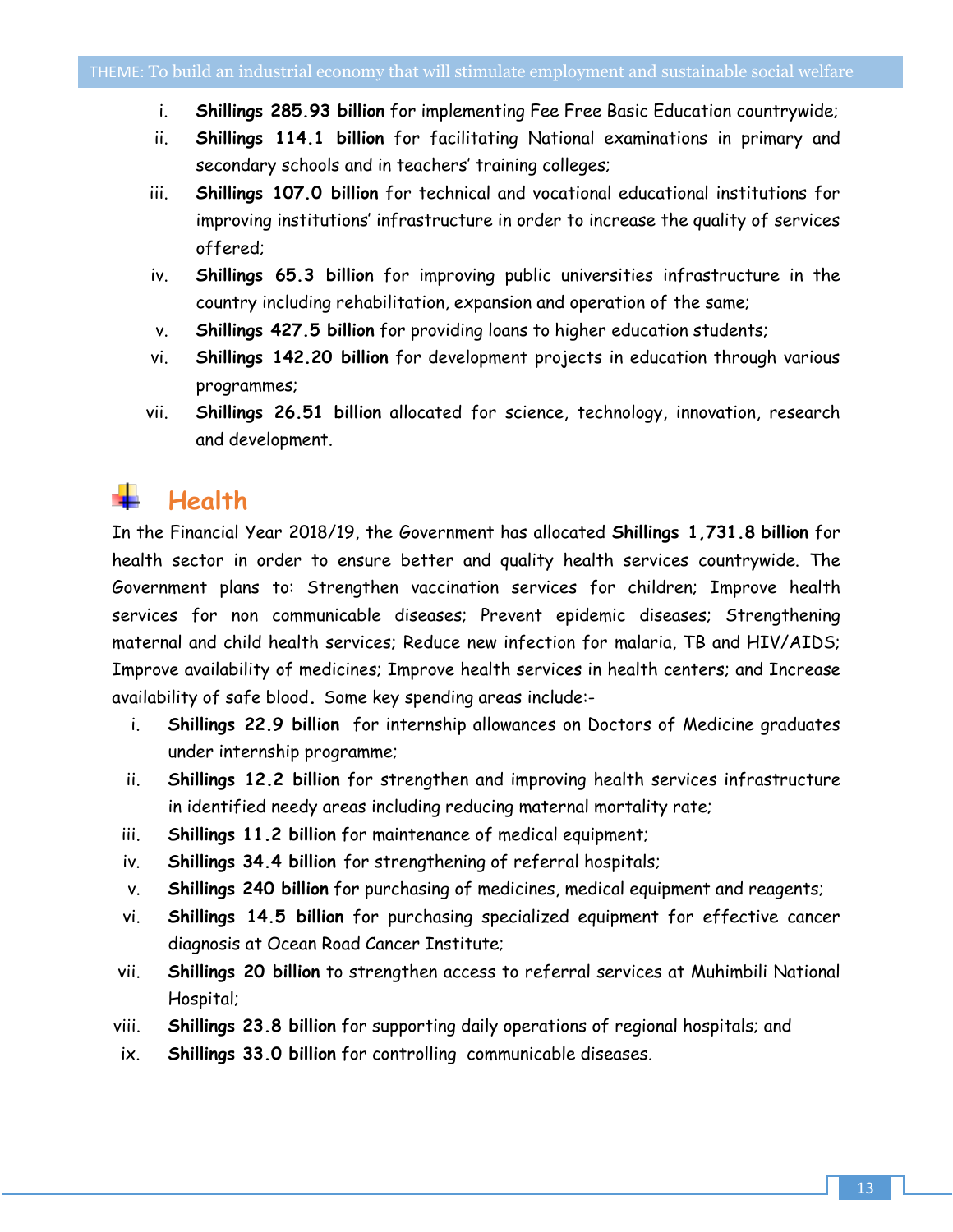

### **Water**

In the financial year 2018/19, the Government aims at improving clean and safe water supply; Environment sanitation at rural and urban areas; Management and development of water resources; Improving provision of irrigation services and crosscutting issues. The Government has allocated a total of **shillings 859.2 billion** for water sector. Some key spending areas include:-

- i. **Shillings 353.8 billion** for implementing of rural water projects;
- ii. **Shillings 176.4 billion** for construction, rehabilitation and expansion of water projects in 18 regions headquarters and 35 districts;
- iii. **Shillings 62.5 billion** for improving water supply and sanitation in Dar es Salaam;
- iv. **Shillings 23.0 billion** for Lake Victoria Kahama/Shingyanga water projects;
- v. **Shillings 21.0 billion** for Kahama Nzega –Igunga- Tabora water project;
- vi. **Shillings 20.5 billion** for implementing water projects in 50 District headquarters and town centers;
- vii. **Shillings 14.1 billion** for Kimbiji and Mpera water project;
- viii. **Shillings 12.0 billion** for designing and construction of infrastructure for water supply from 7 dams namely Seke Ididi (Shinyanga), Habiya (Simiyu), Matwiga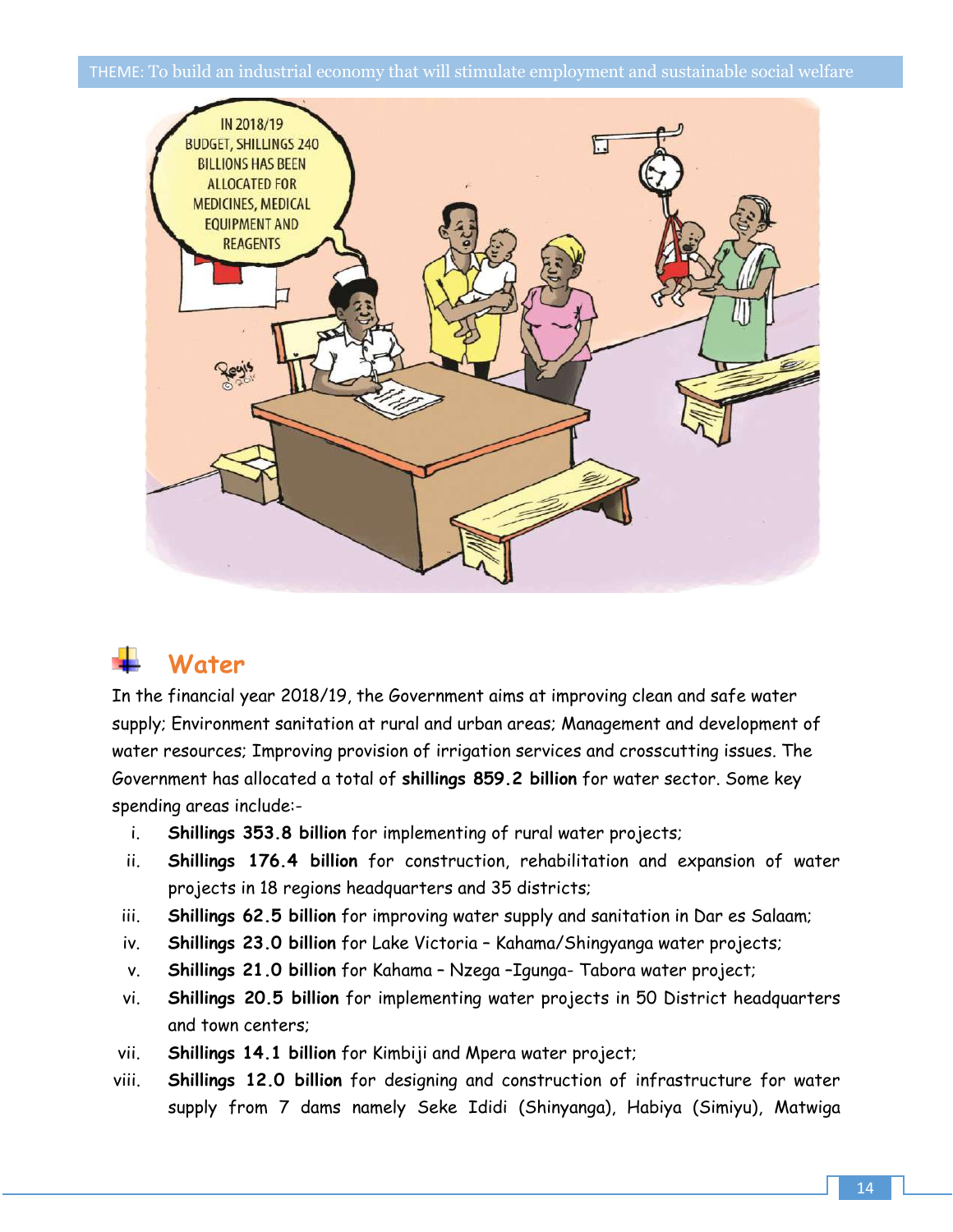(Mbeya), Manjoro (Simiyu), Looderkes (Manyara), Igumila (Tabora) and Chole/Kwala (Pwani);

- ix. **Shillings 9.0 billion** for improving water supply in head quarters of new regions (Simiyu, Geita, Katavi, Njome, na Songwe); and
- x. **Shillings 5.9 billion** for construction and rehabilitation of eight dams namely Kidete (Morogoro), Wanging'ombe (Njombe), Nsekwa (Katavi), Dongo (Manyara), Kisangaji (Dodoma), Nanja (Arusha), Namasogo (Mtwara) and Mianjo (Singida);

## **Transport**

In promoting economic growth in the country, the Government has continued to focus on investing in supportive economic infrastructure in roads, railway, ports and airports, in order to implement the objective of strengthening infrastructure in transport sector. In the financial year 2018/19, the Government has allocated a total of **Shillings 4,524.2 billion** for the sector. Some of the expenditures in this sector include:

- i. **Shillings 1,500.0 billion** for construction of new central standard gauge railway (Dar es Salaam – Morogoro, Morogoro – Makutopora and Isaka – Rusumo);
- ii. **Shillings 252.6 billion** for construction and rehabilitation of railway infrastructure through the Railway Fund;
- iii. **Shillings 495.6 billion** for the purchase of new aircraft and revamping of the National Airline (ATCL);
- iv. **Shillings 20.0 billion** for the purchase of radars and revamping of Tanzania Meteorological Authority infrastructure;
- v. **Shillings 20.0 billion** for the purchase and maintenance of ships in lake Tanganyika, Nyasa and Victoria;
- vi. **Shillings 6.0 billion** for the installation of equipment and security infrastructures at the airports in the country;
- vii. **Shillings 15.0 billion** for strengthening the residential address and postcodes, construction of a national communications network (ICT backbone) and construction of IT equipment facility;
- viii. **Shillings 215.0 billion** for improvement of airports infrastructure including construction of Julius Nyerere, Kigoma, Msalato, Mpanda, Sumbawanga, Tabora, Shinyanga, Songwe airports and rehabilitation of Mwanza, Arusha, Mtwara na Kilimanjaro airports;
- ix. **Shillings 9.1 billion** for the purchase, construction, maintainance and expansion of ferries and ferries' parking Countrywide.
- x. **Shillings 567.6 billion** for maintenance of highway roads, regional roads, bridges and weight bridges operation;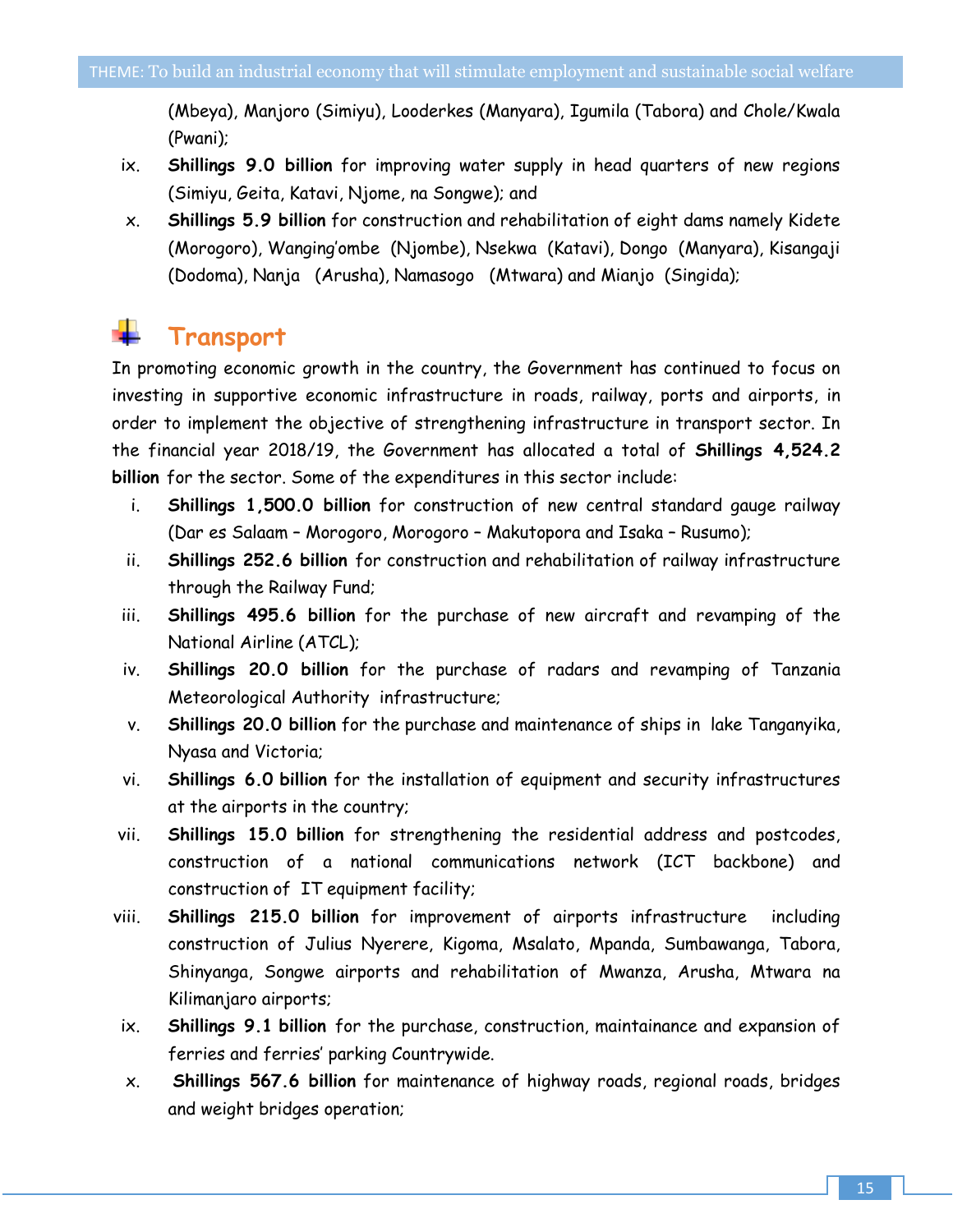- xi. **Shillings 272.6 billion** for construction of rural and urban roads through Tanzania Rural and Urban Roads Agency (TARURA);
- xii. **Shillings 961.9 billion** for construction of 597.10 km tarmac roads countrywide, construction of 15 bridges and rehabilitation of 72.10 km of tarmac roads through Tanzania National Roads Agency (TANROADS).
- xiii. **Shillings 549.1 billion** for improvement of port infrastructures at Dar es Salaam, Tanga, Mtwara, rehabilitation of wharfs in Lake Victoria, Nyasa and Rukwa and construction of Ruvu dry port.

## **Energy**

In the financial year 2018/19 the Government has allocated a total of **Shillings 1,702.3 billion** to finance the energy sector. Among the priority activities include: Increasing power generation; Strengthening power transmission systems; Implementation of Third Phase of Rural Electrification (REA III); Continuing with construction of Hoima (Uganda) to Tanga pipeline for exporting crude oil; Strengthening of oil and gas exploration activities; and Development of renewable energy projects. Some major allocations on Energy sector include:

- i. **Shillings 43.6 billion** for geothermal resources development, which involves drilling of 3 well holes (slim wells) in Mbeya region, conducting research in different areas on availability of geothermal resources for power generation;
- ii. **Shillings 11.1 billion** for improvement of grid systems, availability of power connection services and motivate the use of alternative source of power generation outside the national gridlines;
- iii. **Shillings 412.1 billion** for the power supply in the rural areas and District headquarters;
- iv. **Shillings 13.00 billion** for construction of 220kV transmission line Makambako-Madaba-Songea;
- v. **Shillings 80.3 billion** for construction of 400kV (Rufiji-Chalinze-Dodoma) and extension of power substations in Chalinze and Dodoma;
- vi. **Shillings 12.0 billion** for extension of 240MW Kinyerezi II using natural gas;
- vii. **Shillings 164.00 billion** for extension of Kinyerezi I power generation infrastructure inorder to generate 185MW more;
- viii. **Shillings 44.8 billion** for construction of 400kV transmission line from Mbeya Sumbawanga - Mpanda – Kigoma – Nyakanazi;
- ix. **Shillings 47.80 billion** for construction of 400kV transmission line from Dar es Salaam (Kinyerezi) to Arusha via Chalinze; construction of 220kV transmission line from Segera-Tanga and Kibaha-Bagamoyo; and construction of power substations in Chalinze, Segera, Bagamoyo and Tanga;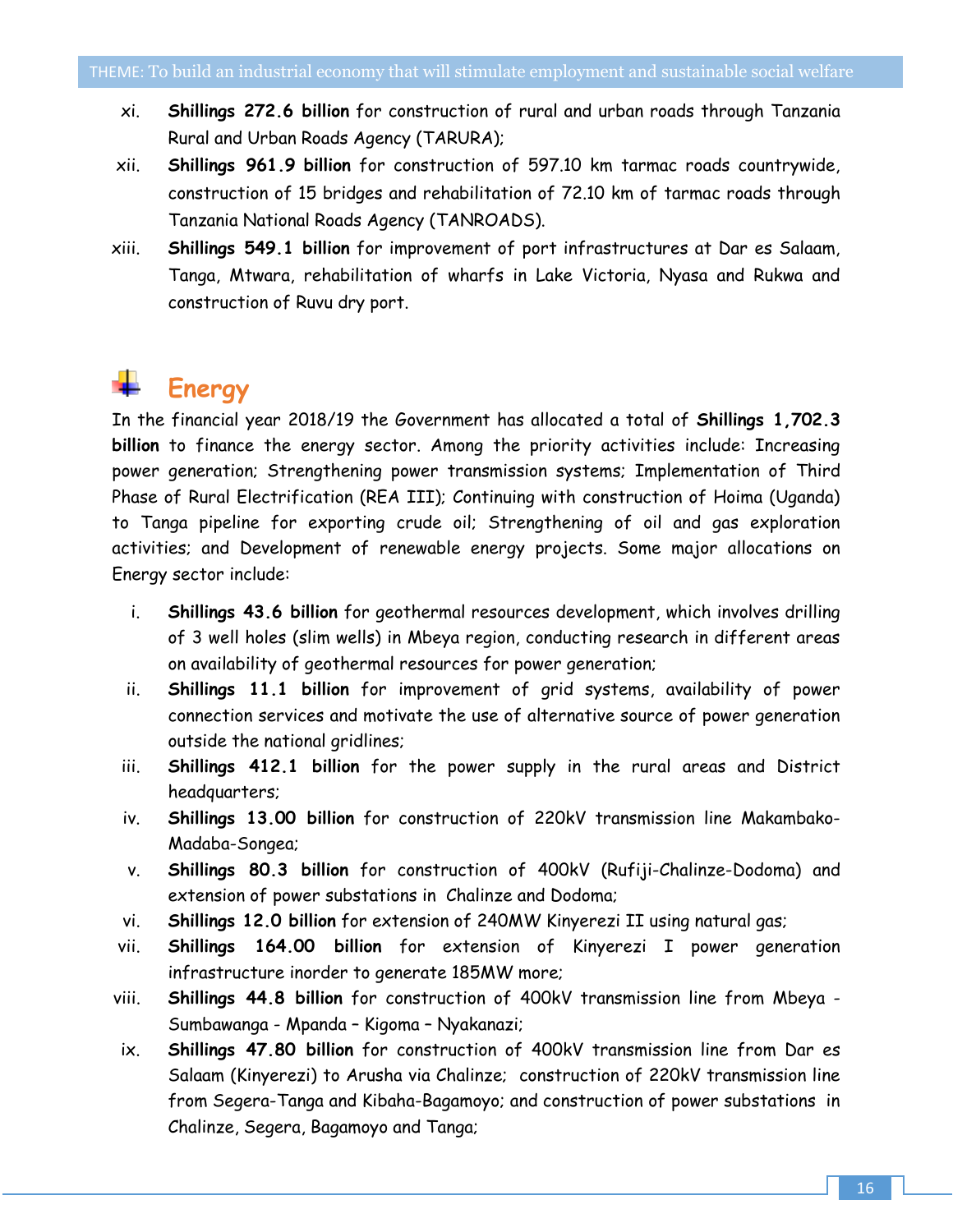- x. **Shillings 0.7 billion** for preparation of implementation of Rufiji Hydro Power Generation Project at Stieglers Gorge, aimed generating 2100MW using water source;
- xi. **Shillings 4.1 billion** for construction of 87MW Kakono hydropower plant;
- xii. **Shillings 4.3 billion** is allocated to finance construction of 45MW Malagarasi hydropower plant;
- xiii. **Shillings 15.0 billion** for construction of 58kV and 400kV with a total of 414KM from Singida to Namanga via Arusha and construction of new power substation at Kisongo in Arusha region;
- xiv. **Shillings 32.2 billion** for construction of natural gas supply infrastructure that will be used to supply natural gas in Mtwara, Lindi, Pwani, Morogoro and Dodoma. This will include natural gas pipes network and stations, and other small projects of liquid gas;
- xv. **Shillings 54.20 billion** for construction of 1,443km of crude oil pipeline from Kabaale in Uganda to Tanga through Kagera, Geita, Simiyu, Shinyanga, Tabora, Singida, Dodoma, Manyara to Tanga port, of which 1,137km are in Tanzania and remaining 306km are in Uganda;
- xvi. **Shillings 15.40 billion** for capacity building in the ministry and its institutions responsible with energy sector activities, especially oil and natural gas.

### **Mineral**

In the financial year 2018/19 budget, the Government has allocated a total of **Shillings 19.62 billion** to the Mineral sector. The emphasis is to: Improve collection of Government revenues from minerals resources; Development of small scale and medium scale miners; Promote value chain additions activities to minerals; and promote investments in strategic projects in the mineral sector. Some major allocations on Mineral sector include:

- i. **Shillings 9.1 billion** for Sustainable Management of Mineral Resources project and development of mineral subsector including introduction of minerals exhibition centers;
- ii. **Shillings 8.6 billion** for development of Kiwira Coal Mines and construction of 200MW Power Plant; and
- iii. **Shillings 1.8 billion** for Tanzania Extractive Industrial Transparency Initiative for mineral revenue and expenditure reporting.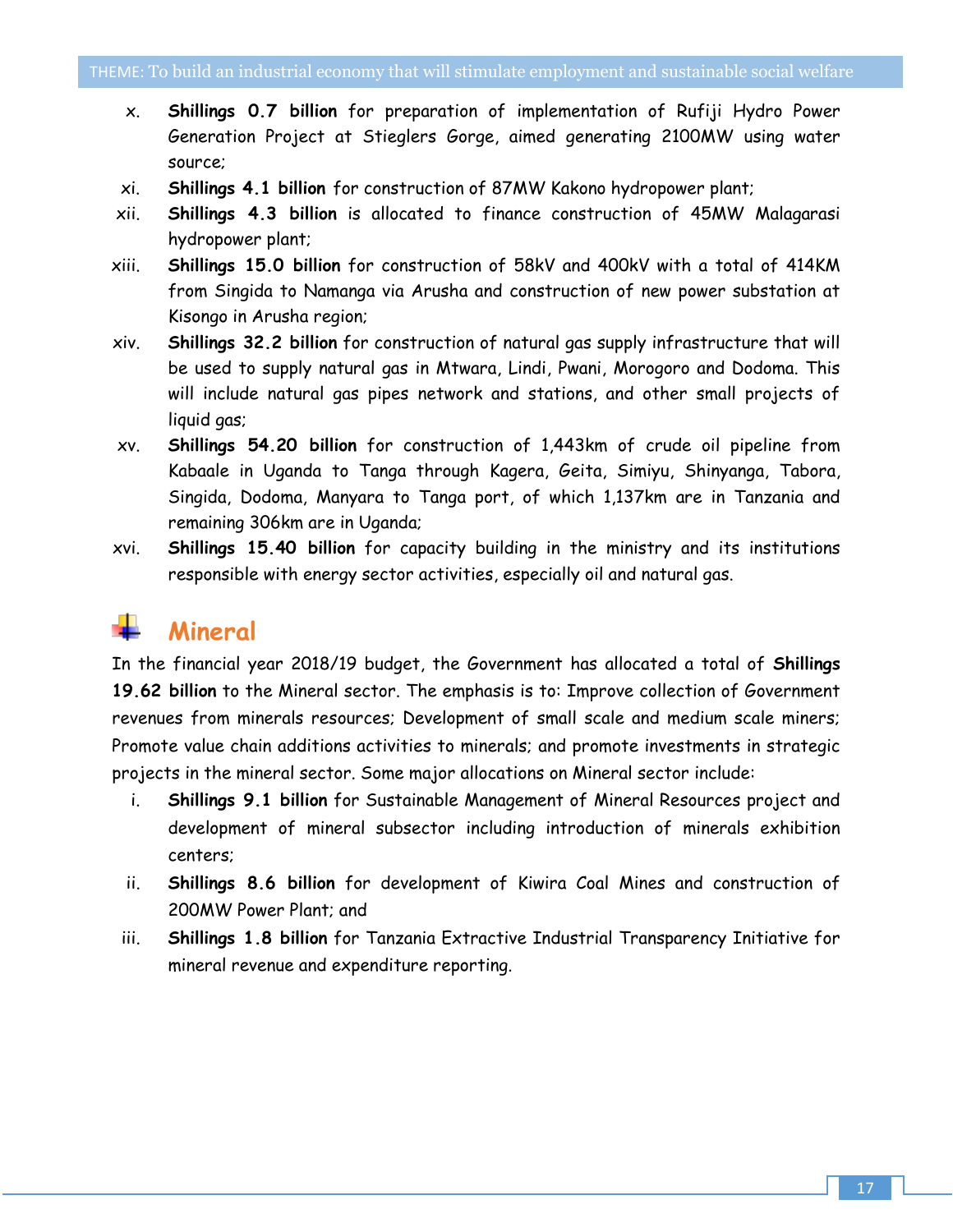

### **Land**

In the financial year 2018/19 the Government has allocated **shillings 73.1 billion** for Land sector. The focus is to strengthen land sector services at regional and council levels; Ensuring that land ownership is guaranteed and simplified; Increasing contribution of land sector to the economy; and ensuring that land is used effectively and provision of sustainable housing. Some major allocations for the financial year 2018/19 include:-

- i. **Shillings 5.0 billion** for Land Use Planning Projects;
- ii. **Shillings 8.0 billion** for Planning, Surveying and Land Tilting Programme;
- iii. **Shillings 1.1 billion** for Construction and Rehabilitation of Buildings;
- iv. **Shillings 2.3 billion** for strengthening International Boundaries;
- v. **Shillings 0.5 billion** for promotion of appropriate technology and affordable housing;
- vi. **Shillings 12.0 billion** for land tenure support programme; and
- vii. **Shillings 1.5 billion** for land tenure improvement project.

### **Employment Creation and Skills Development**

The Government through National Employment Policy of 2018 focuses on increasing new employment opportunities by creating an enabling environment for all stakeholders to participate fully in human capital development. In the financial year 2018/19 budget, the Government has allocated a total of **Shillings 470.0 billion** for employment and skills development. Some key spending areas include:-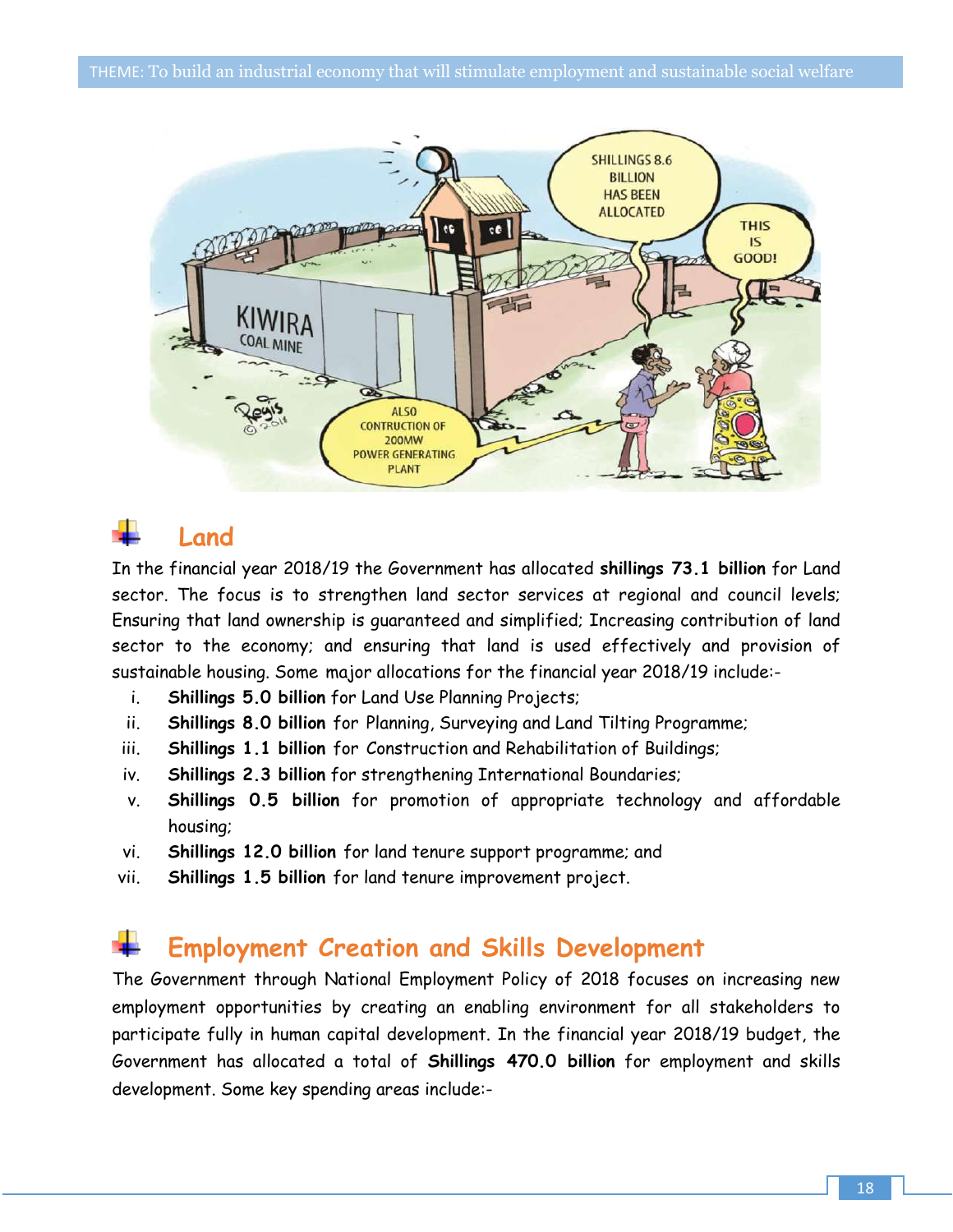- i. **Shillings 1.0 billion** for Youth Development Fund so as to issues soft loans to youth groups based on their projects feasibility.
- ii. **Shillings 15 billion** for National Skills Development programme and increase employment and decent work opportunities through re-skilling of 500 employees to accommodate emerging technologies and techniques, facilitating internship program to 2,000 graduates, training 4,000 apprentices and recognizing 4,000 persons skills from informal sector through assessing, training and certifying;
- iii. **Shillings 305.6** billion for recruitment of 54,209 new employees in the public sector;
- **iv. Shillings 73.5 billion** which is 10 per cent of LGAs own sources revenue allocated for youth, women, elders and persons with disability at LGAs.

### **Social Protection**

In the financial year 2018/19 budget, the Government has allocated a total of **shillings 978.4 billion** for enablement of various groups to participate in economic and social activities. Some key spending areas include:

- i. **Shillings 946.2 billion** for Social Security Funds, the amount will be used to meet pension benefits and social security benefits for workers and their dependants.
- ii. **Shillings 1.0 billion** for ensuring availability of basic services for elderly and children living in vulnerable environment;
- iii. **Shillings 0.5 billion** For rehabilitation of elderly residents in Bukumbi, Mwanzage and Misufini;
- iv. **Shillings 0.5 billion** for completion of construction of juvenile cell in Mtwara; and
- v. **Shillings 1.8 billion** for child protection.

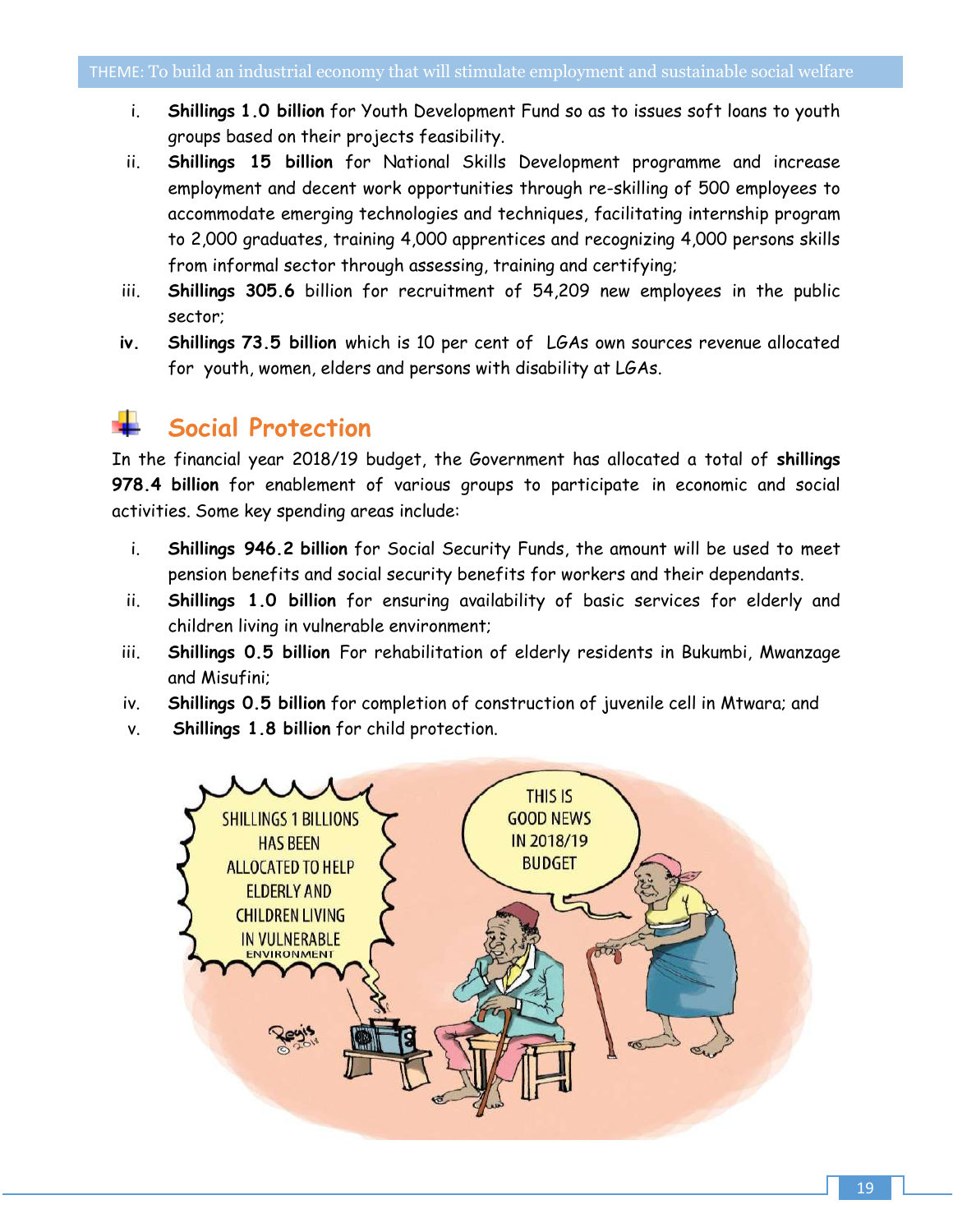#### BUDGET REFERENCE DOCUMENTS

The following is a list of the documents published by Government and used as sources of information to prepare the budget:

- $\Rightarrow$  Tanzania Development Vision 2025, together with Five Year Development Plan II;
- $\Rightarrow$  Ruling Party Election Manifesto of 2015-2020;
- $\Rightarrow$  Macro-Economic Policy Framework: Provides information about fiscal policies and reforms;
- $\Rightarrow$  Ministries Budget Speeches for year 2018/19;
- $\Rightarrow$  Medium Term Plans and Medium Term Expenditure Framework Budget Memoranda 2018/19;
- $\Rightarrow$  The State of the Economy Speech for Year 2018/19;
- $\Rightarrow$  National (Government) Budget Speech 2018/19
- $\Rightarrow$  The Appropriation Act, 2018;
- $\Rightarrow$  The Annual Finance Act, 2018;
- $\Rightarrow$  National Economic Survey; and
- The Estimates of Public Revenue and Expenditure Books for year 2018/19 (Volumes I  $-$  IV).

In order to access some of these documents and previous versions of Citizens Budget you can visit:

- $\rightarrow$  Ministry of finance and Planning website [\(www.mof.go.tz\)](http://www.mof.go.tz/)
- → Policy Forum website [\(www.policyforum.or.tz\)](http://www.policyforum.or.tz/)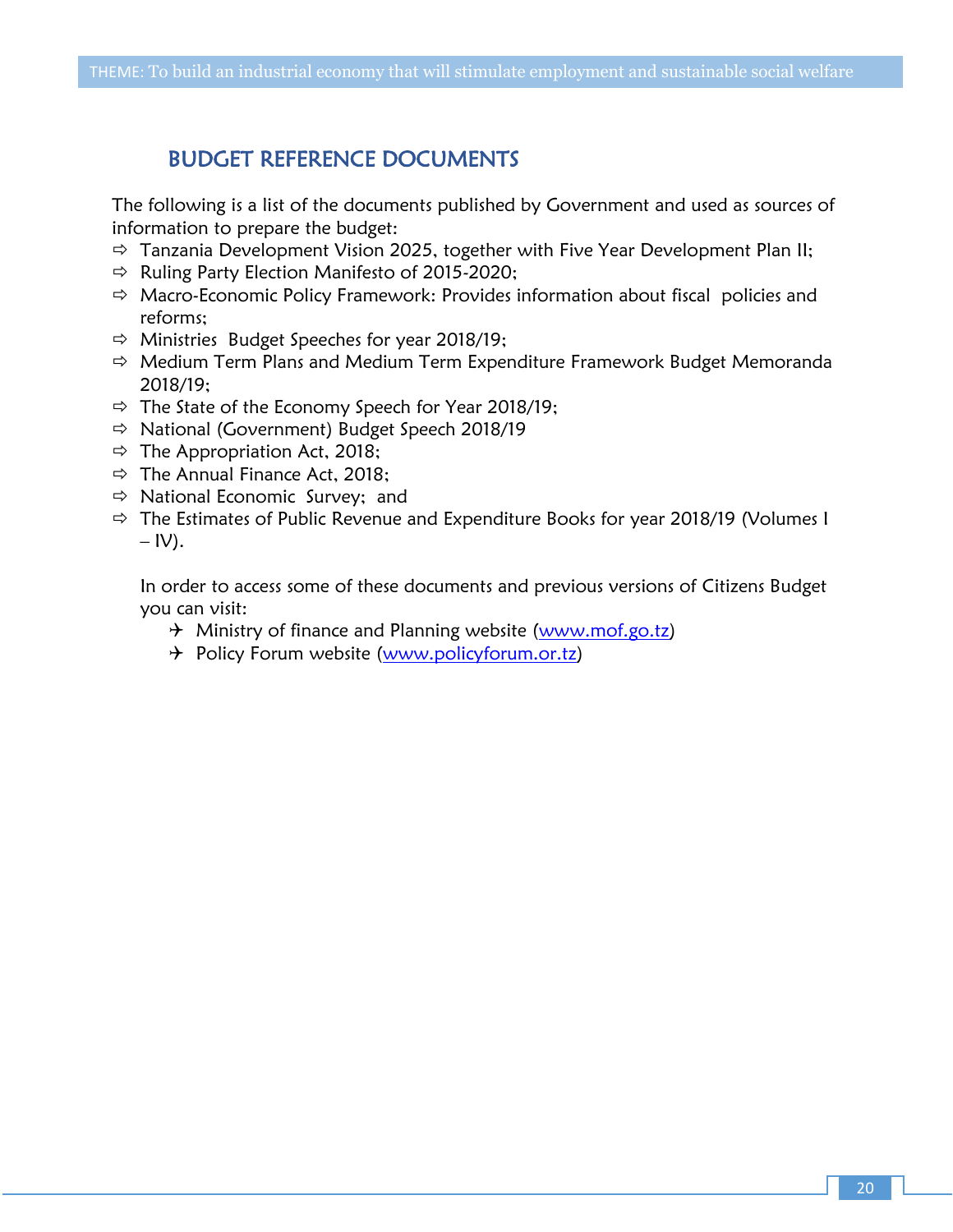### 

What are your ideas, questions, thoughts or comments on the budget?

| Do you need more information than is provided in this booklet? $\square$ YES<br>If "YES" What kind of information do you need?                          |               |           |               |            | $\square NO$ |
|---------------------------------------------------------------------------------------------------------------------------------------------------------|---------------|-----------|---------------|------------|--------------|
|                                                                                                                                                         |               |           |               |            |              |
|                                                                                                                                                         |               |           |               |            |              |
|                                                                                                                                                         |               |           |               |            |              |
|                                                                                                                                                         |               |           |               |            |              |
| Is there anything more you would like us to know?                                                                                                       |               |           |               |            |              |
|                                                                                                                                                         |               |           |               |            |              |
|                                                                                                                                                         |               |           |               |            |              |
|                                                                                                                                                         |               |           |               |            |              |
|                                                                                                                                                         |               |           |               |            |              |
| Was this booklet useful                                                                                                                                 | $\square$ Yes | $\Box$ No |               | □ Somewhat |              |
|                                                                                                                                                         |               |           |               |            |              |
| Was the booklet easy to read and understand?<br>□Somewhat                                                                                               |               |           | $\square$ Yes | $\Box$ No  |              |
| Post OR deliver this leaflet to:                                                                                                                        |               |           |               |            |              |
| <b>The Government Budget Division,</b><br><b>Ministry of Finance and Planning</b><br>18 Jakaya Kikwete Street<br>40468 Dodoma<br>P.O. Box 2802, Dodoma. |               |           |               |            |              |

or email us at: ps@mof.go.tz